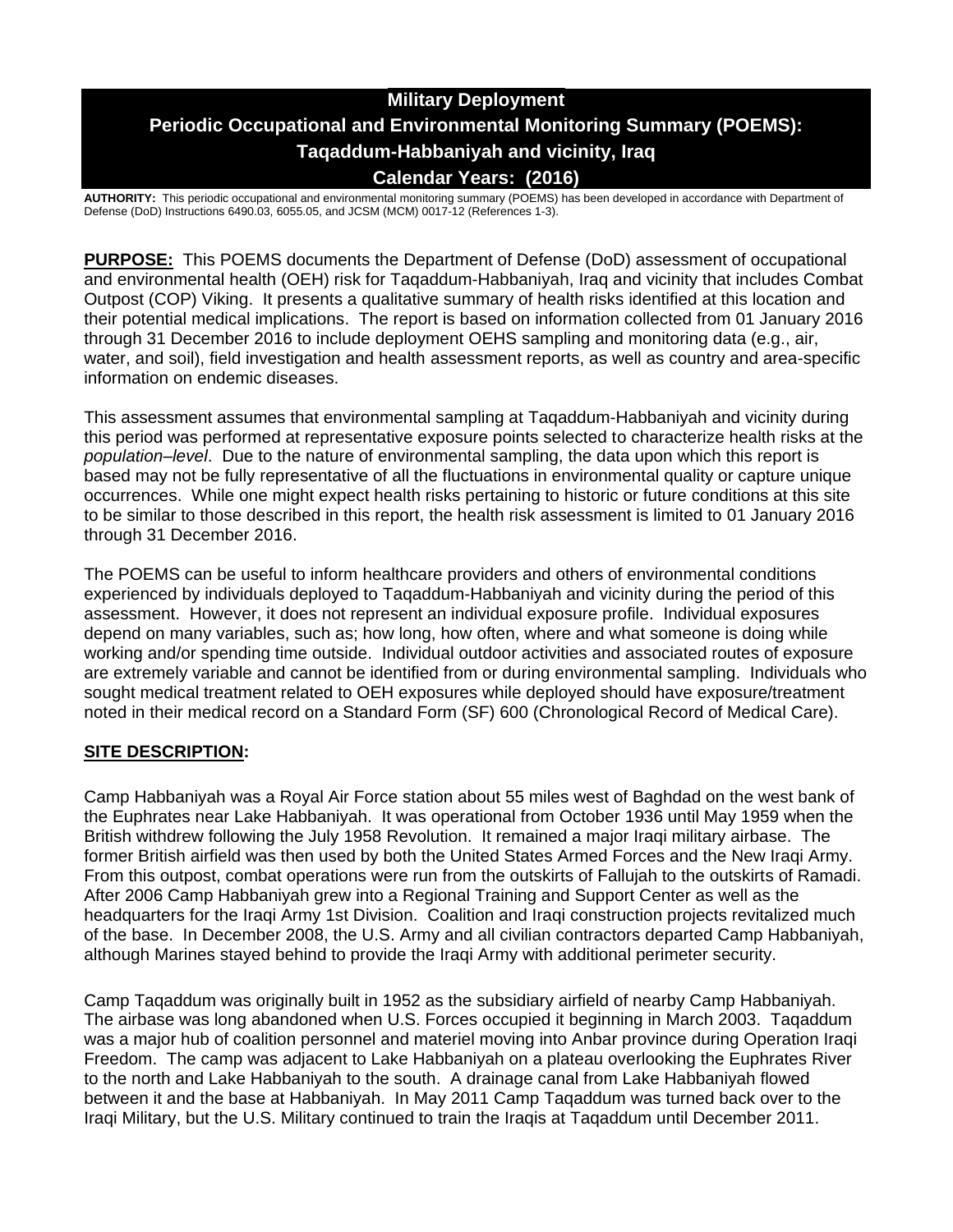COP Viking was located outside the rural city of Saqlawiyah in Anbar Province in central Iraq. The city is situated between Habbaniyah and Fallujah and sits on a major freeway. An extensive canal network runs through the area and agriculture is important to the Saqlawiyans.

**SUMMARY:** Conditions that may pose a Moderate or greater health risk are summarized in Table 1. Table 2 provides population based risk estimates for identified OEH conditions at Taqaddum-Habbaniyah and vicinity. As indicated in the detailed sections that follow Table 2, controls established to reduce health risk were factored into this assessment. In some cases, e.g., ambient air, specific controls are noted, but not routinely available/feasible.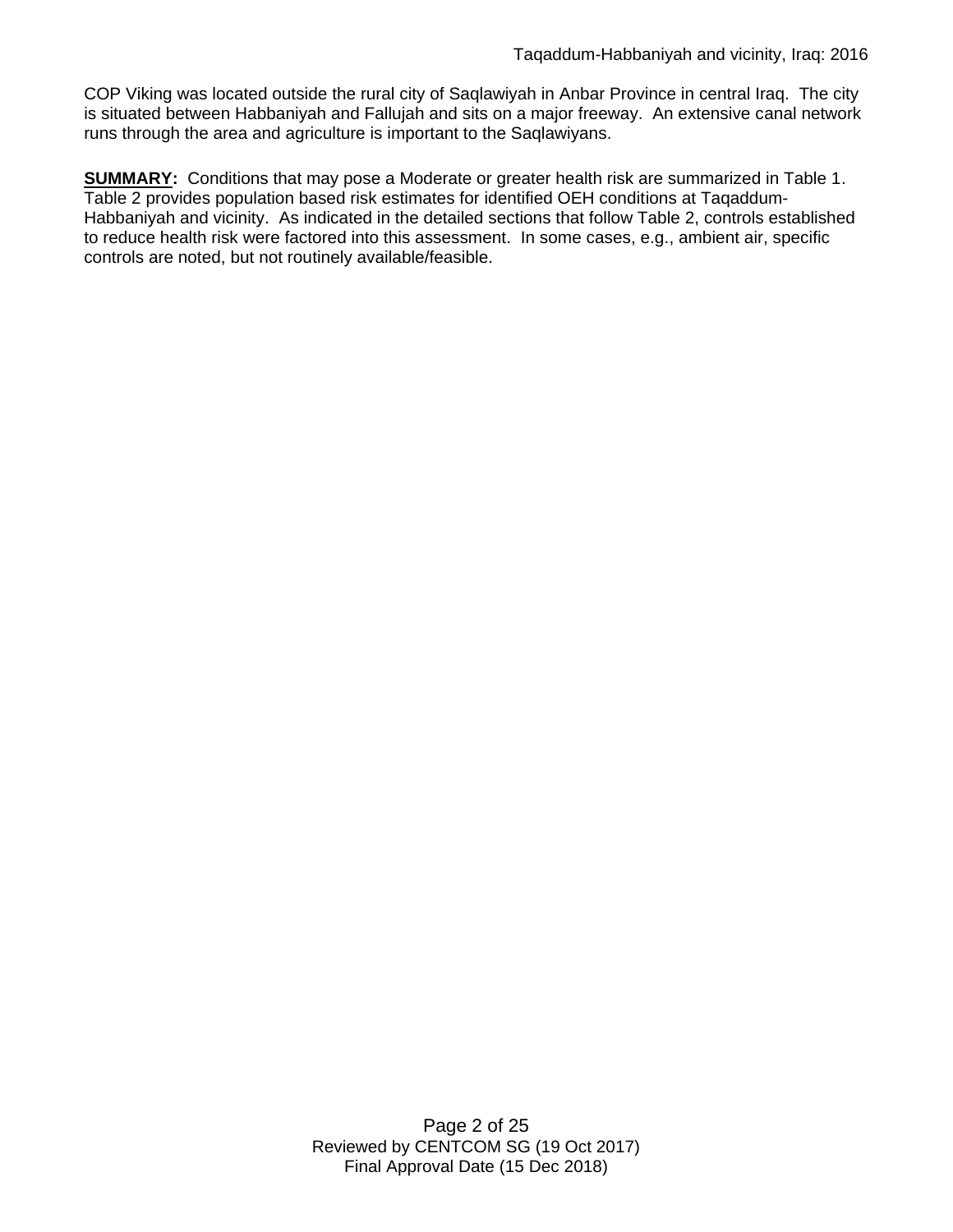### **Table 1: Summary of Occupational and Environmental Conditions with MODERATE or Greater Health Risk**

#### *Short-term health risks & medical implications:*

The following hazards may be associated with potential acute health effects in some personnel during deployment at Taqaddum-Habbaniyah and vicinity that includes COP Viking:

Food/waterborne diseases (e.g., bacterial diarrhea, hepatitis A, typhoid/paratyphoid fever, diarrhea-cholera, diarrheaprotozoal, brucellosis, hepatitis E); other endemic diseases (cutaneous leishmaniasis (acute), Crimean-Congo hemorrhagic fever, sandfly fever, scrub typhus (mite-borne), leptospirosis, schistosomiasis, Tuberculosis (TB), rabies, Q fever, soil transmitted helminthes (hookworm, strongyloidiasis, cutaneous larva migrans); and heat stress. For food/waterborne diseases (e.g., bacterial diarrhea, hepatitis A, typhoid/paratyphoid fever, diarrhea-cholera, diarrhea-protozoal, brucellosis, hepatitis E), if ingesting local food and water, the health effects can temporarily incapacitate personnel (diarrhea) or result in prolonged illness (hepatitis A, typhoid/paratyphoid fever, brucellosis, hepatitis E). Risks from food/waterborne diseases may have been reduced with preventive medicine controls and mitigation, which includes hepatitis A and typhoid fever vaccinations and only drinking from approved water sources in accordance with standing CENTCOM policy. For other vector-borne endemic diseases (cutaneous leishmaniasis (acute), Crimean-Congo hemorrhagic fever, sandfly fever, scrub typhus (mite-borne)), these diseases may constitute a significant risk due to exposure to biting vectors; risk reduced to 'Low' by proper wear of the treated uniform, application of repellent to exposed skin, bed net use, and appropriate chemoprophylaxis, as well as minimizing areas of standing water and other vector-breeding areas. For water contact diseases (leptospirosis, schistosomiasis) activities involving extensive contact with surface water increase risk. For respiratory diseases (TB), personnel in close-quarter conditions could have been at risk for person-to-person spread. Animal contact diseases (rabies, Q fever), pose year-round risk. For soil transmitted helminthes (hookworm, strongyloidiasis, cutaneous larva migrans), risk may have been reduced by limiting exposure to soil contaminated with human or animal feces (including not sleeping on bare ground, and not walking barefoot). For heat stress, risk can be greater during months of April through October, and greater for susceptible persons including those older than 45, of low fitness level, unacclimatized, or with underlying medical conditions, and those under operational constraints (equipment, PPE, vehicles). Risks from heat stress may have been reduced with preventive medicine controls, work-rest cycles, proper hydration and nutrition, and mitigation.

Air quality: For inhalable fine particulate matter less than 2.5 micrometers in diameter (PM<sub>2.5</sub>) from environmental dust (including burn pits), the PM<sub>2.5</sub> overall short-term health risk was not evaluated due to insufficient data for analysis. However, the Taqaddum-Habbaniyah and vicinity area that includes COP Viking is a dust-prone semi-arid desert environment, also subject to vehicle traffic. Consequently, exposures to  $PM_{2.5}$  may vary, as conditions may vary, and may result in mild to more serious short-term health effects (e.g., eye, nose or throat and lung irritation) in some personnel while at this site, particularly exposures to high levels of dust such as during high winds or dust storms. For PM2.5, certain subgroups of the deployed forces (e.g., those with pre-existing asthma/cardio-pulmonary conditions) are at greatest risk of developing notable health effects. Waste incinerators are in use. There are three burn pits located to the northwest of Taqaddum on the Iraqi base. There is one contractor-operated burn pit located to the southeast. Burn pits might also have existed elsewhere (e.g., burn pits used by the local population). However, the PM10 and the PM2.5 overall short-term health risks specifically for burn pits were not evaluated due to no environmental samples collected near burn pits provided for analysis– see Section 10.7. Where burn pits exist, exposures may vary, and exposures to high levels of PM<sub>2.5</sub> from smoke may result in mild to more serious short-term health effects (e.g., eye, nose or throat and lung irritation) in some personnel and certain subgroups. Although most short-term health effects from exposure to particulate matter and burn pit smoke should have resolved post-deployment, providers should be prepared to consider the relationship between deployment exposures and current complaints. Some individuals may have sought treatment for acute respiratory irritation while at Taqaddum-Habbaniyah and vicinity area that includes COP Viking. Personnel who reported with symptoms or required treatment while at site(s) with burn pit activity should have exposure and treatment noted in medical record (e.g., electronic medical record and/or on a Standard Form (SF) 600 (*Chronological Record of Medical Care*).

#### *Long-term health risks & medical implications:*

The following hazards may be associated with potential chronic health effects in some personnel during deployment at Taqaddum-Habbaniyah and vicinity that includes COP Viking:

Air quality: For inhalable fine particulate matter less than 2.5 micrometers in diameter (PM<sub>2.5</sub>) from environmental dust (including burn pits), the overall long-term health risk was not evaluated due to insufficient data provided for analysis. However, the Taqaddum-Habbaniyah and vicinity area that includes COP Viking is a dust-prone semi-arid desert environment, also subject to vehicle traffic, and conditions may have varied. Waste incinerators are in use. There are three burn pits located to the northwest of Taqaddum on the Iraqi base. There is one contractor-operated burn pit located to the southeast. Burn pits might also have existed elsewhere (e.g., burn pits used by the local population). However, the PM<sub>2.5</sub> overall long-term health risks specifically for burn pits were not evaluated due to no environmental samples collected near burn pits provided for analysis– see Section 10.7. However, burn pit exposures may vary, as conditions may have varied. For inhalational exposure to high levels of dust containing  $PM_{2.5}$ , such as during high winds or dust storms, and for

> Page 3 of 25 Reviewed by CENTCOM SG (19 Oct 2017) Final Approval Date (15 Dec 2018)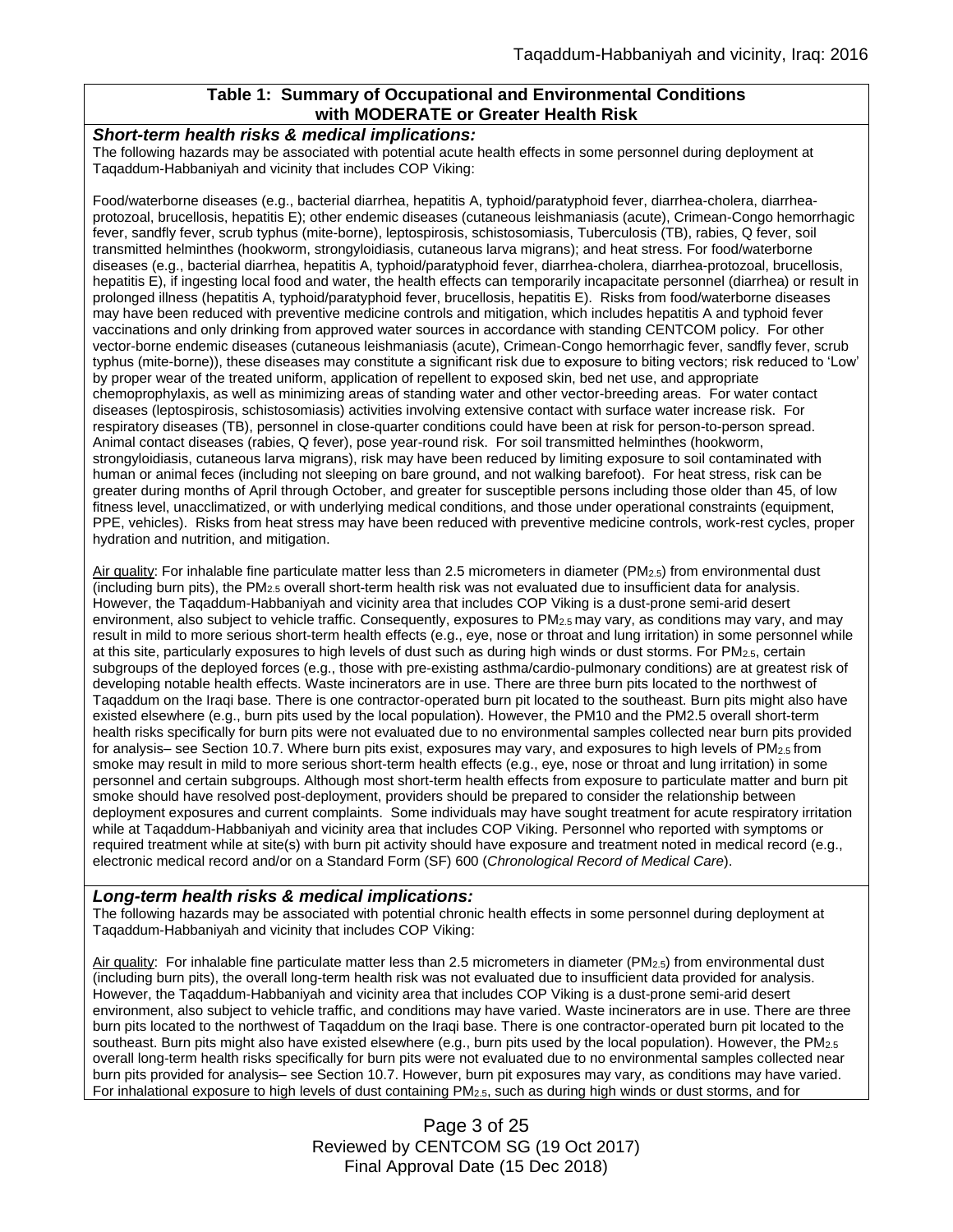exposures to burn pit smoke, it is considered possible that some otherwise healthy personnel, who were exposed for a long-term period to dust and particulate matter, could develop certain health conditions (e.g., reduced lung function, cardiopulmonary disease). Personnel with a history of asthma or cardiopulmonary disease could potentially be more likely to develop such chronic health conditions. While the dust and particulate matter exposures and exposures to burn pits are acknowledged, at this time there were no specific recommended, post-deployment medical surveillance evaluations or treatments. Providers should still consider overall individual health status (e.g., any underlying conditions/susceptibilities) and any potential unique individual exposures (such as burn pits/barrels, incinerators, occupational or specific personal dosimeter data) when assessing individual concerns. Certain individuals may need to be followed/evaluated for specific occupational exposures/injuries (e.g., annual audiograms as part of the medical surveillance for those enrolled in the Hearing Conservation Program; and personnel covered by Respiratory Protection Program and/or Hazardous Waste/Emergency Responders Medical Surveillance).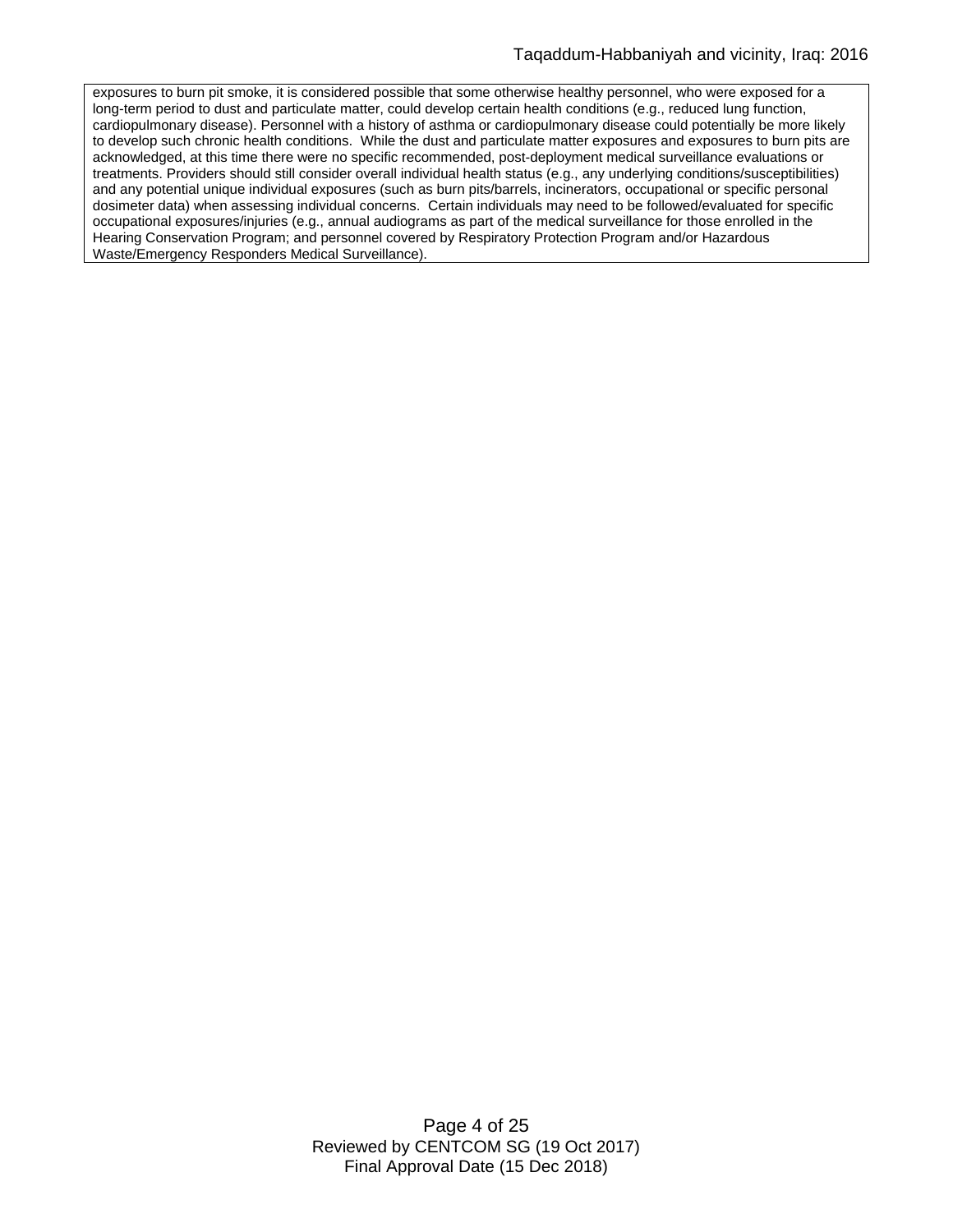## **Table 2. Population-Based Health Risk Estimates -** Taqaddum-Habbaniyah and vicinity that includes COP Viking **1, 2**

| Source of<br><b>Identified Health</b><br>Risk <sup>3</sup>                                | Unmitigated Health Risk Estimate <sup>4</sup>                                                                                                                                                                                                                                                                                                                                                                                                                       | <b>Control Measures</b><br>Implemented                                                                                                                                                                               | <b>Residual Health Risk Estimate<sup>4</sup></b>                                                                                                                                                                                                                                                                                                                                                                                                                    |
|-------------------------------------------------------------------------------------------|---------------------------------------------------------------------------------------------------------------------------------------------------------------------------------------------------------------------------------------------------------------------------------------------------------------------------------------------------------------------------------------------------------------------------------------------------------------------|----------------------------------------------------------------------------------------------------------------------------------------------------------------------------------------------------------------------|---------------------------------------------------------------------------------------------------------------------------------------------------------------------------------------------------------------------------------------------------------------------------------------------------------------------------------------------------------------------------------------------------------------------------------------------------------------------|
| <b>AIR</b>                                                                                |                                                                                                                                                                                                                                                                                                                                                                                                                                                                     |                                                                                                                                                                                                                      |                                                                                                                                                                                                                                                                                                                                                                                                                                                                     |
| Particulate<br>matter less than<br>2.5 micrometers<br>in diameter<br>(PM <sub>2.5</sub> ) | Short-term: Data were insufficient to<br>characterize risk level. Because<br>Taqaddum-Habbaniyah and vicinity is<br>situated in a dusty semi-arid desert<br>environment, a majority of the time<br>mild acute (short term) health effects<br>are anticipated. Elevated levels may<br>produce mild eye, nose, or throat<br>irritation in some personnel and pre-<br>existing health conditions (e.g.,<br>asthma, or cardiopulmonary diseases)<br>may be exacerbated. | Limiting strenuous<br>physical activities when air<br>quality is especially poor;<br>and actions such as<br>closing tent flaps,<br>windows, and doors.                                                               | Short-term: Data were insufficient to<br>characterize risk level. Because<br>Taqaddum-Habbaniyah and vicinity is<br>situated in a dusty semi-arid desert<br>environment, a majority of the time<br>mild acute (short term) health effects<br>are anticipated. Elevated levels may<br>produce mild eye, nose, or throat<br>irritation in some personnel and pre-<br>existing health conditions (e.g.,<br>asthma, or cardiopulmonary diseases)<br>may be exacerbated. |
|                                                                                           | Long-term: No data were available for<br>analysis to characterize health risk. A<br>small percentage of personnel may be<br>at increased risk for developing<br>chronic conditions, particularly those<br>more susceptible to acute effects (e.g.,<br>those with asthma/pre-existing<br>respiratory diseases).                                                                                                                                                      |                                                                                                                                                                                                                      | Long-term: No data were available for<br>analysis to characterize health risk. A<br>small percentage of personnel may be<br>at increased risk for developing<br>chronic conditions, particularly those<br>more susceptible to acute effects (e.g.,<br>those with asthma/existing respiratory<br>diseases).                                                                                                                                                          |
| <b>ENDEMIC</b><br><b>DISEASE</b>                                                          |                                                                                                                                                                                                                                                                                                                                                                                                                                                                     |                                                                                                                                                                                                                      |                                                                                                                                                                                                                                                                                                                                                                                                                                                                     |
| Food<br>borne/Waterborne<br>(e.g., diarrhea-<br>bacteriological)                          | Short-term: Variable, (bacterial<br>diarrhea, hepatitis A, typhoid fever) to<br>Moderate (diarrhea-cholera, diarrhea-<br>protozoal, brucellosis and hepatitis E).<br>If local food/water were consumed, the<br>health effects can temporarily<br>incapacitate personnel (diarrhea) or<br>result in prolonged illness (Hepatitis A,<br>Typhoid fever, Brucellosis, Hepatitis<br>E).                                                                                  | Preventive measures<br>include Hepatitis A and<br>Typhoid fever vaccination<br>and consumption of food<br>and water only from<br>approved sources.                                                                   | Short-term: Low to none                                                                                                                                                                                                                                                                                                                                                                                                                                             |
|                                                                                           | Long-term: none identified                                                                                                                                                                                                                                                                                                                                                                                                                                          |                                                                                                                                                                                                                      | Long-term: No data available                                                                                                                                                                                                                                                                                                                                                                                                                                        |
| Arthropod Vector<br>Borne                                                                 | Short-term: Variable, Moderate for<br>leishmaniasis-cutaneous, Crimean-<br>Congo hemorrhagic fever, sandfly<br>fever and scrub typhus (mite-borne);<br>Low for West Nile fever, and Plague.                                                                                                                                                                                                                                                                         | Preventive measures<br>include proper wear of<br>treated uniform,<br>application of repellent to<br>exposed skin, bed net use.<br>and minimizing areas of<br>standing water.                                         | Short-term: Low                                                                                                                                                                                                                                                                                                                                                                                                                                                     |
|                                                                                           | Long-term: Low (Leishmaniasis-<br>visceral infection)                                                                                                                                                                                                                                                                                                                                                                                                               |                                                                                                                                                                                                                      | Long-term: No data available                                                                                                                                                                                                                                                                                                                                                                                                                                        |
| Water-Contact<br>(e.g., wading,<br>swimming)                                              | Short-term: Moderate for leptospirosis<br>and schistosomiasis.                                                                                                                                                                                                                                                                                                                                                                                                      | Control measures<br>implemented: Avoid water<br>contact and recreational<br>water activities, proper`<br>wear of the uniform<br>(especially footwear), and<br>utilize protective coverings<br>for cuts/abraded skin. | Short-term: Moderate for leptospirosis<br>and schistosomiasis.                                                                                                                                                                                                                                                                                                                                                                                                      |
|                                                                                           | Long-term: No data available                                                                                                                                                                                                                                                                                                                                                                                                                                        |                                                                                                                                                                                                                      | Long-term: No data available                                                                                                                                                                                                                                                                                                                                                                                                                                        |
| Respiratory                                                                               | Short-term: Variable; Moderate for<br>tuberculosis (TB) to Low for<br>meningococcal meningitis and Middle<br>East respiratory syndrome coronavirus<br>(MERS-CoV).                                                                                                                                                                                                                                                                                                   | Providing adequate living<br>and work space; medical<br>screening; vaccination                                                                                                                                       | Short-term: Low                                                                                                                                                                                                                                                                                                                                                                                                                                                     |
|                                                                                           | Long-term: No data available                                                                                                                                                                                                                                                                                                                                                                                                                                        |                                                                                                                                                                                                                      | Long-term: No data available                                                                                                                                                                                                                                                                                                                                                                                                                                        |

Page 5 of 25 Reviewed by CENTCOM SG (19 Oct 2017) Final Approval Date (15 Dec 2018)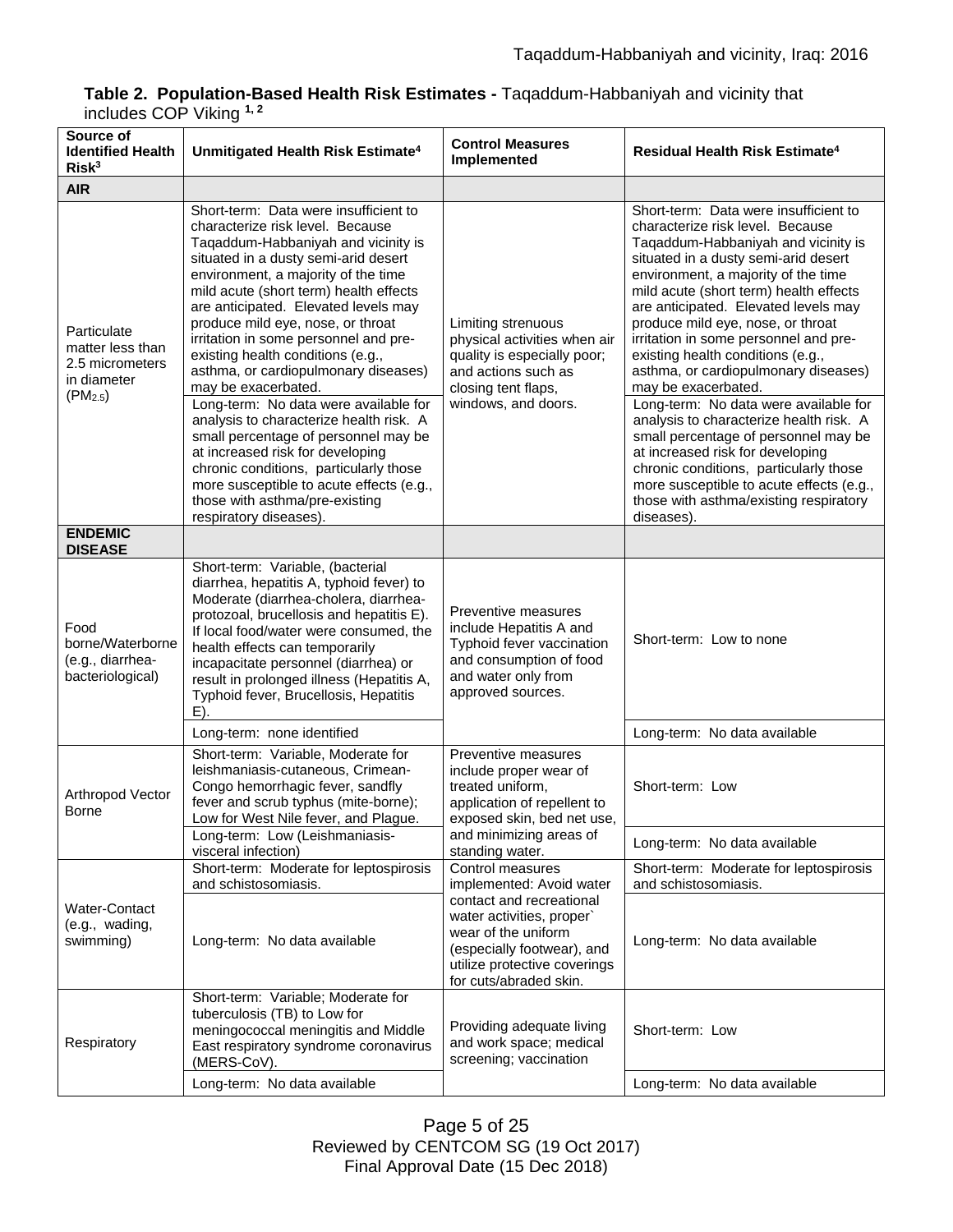| Source of<br><b>Identified Health</b><br>Risk <sup>3</sup> | Unmitigated Health Risk Estimate <sup>4</sup>                                                                                                                                                                                                     | <b>Control Measures</b><br>Implemented                                                                                                                                                                                                                                                                                                                                                    | <b>Residual Health Risk Estimate<sup>4</sup></b>                                                                                                                                                                                                 |
|------------------------------------------------------------|---------------------------------------------------------------------------------------------------------------------------------------------------------------------------------------------------------------------------------------------------|-------------------------------------------------------------------------------------------------------------------------------------------------------------------------------------------------------------------------------------------------------------------------------------------------------------------------------------------------------------------------------------------|--------------------------------------------------------------------------------------------------------------------------------------------------------------------------------------------------------------------------------------------------|
| <b>Animal Contact</b>                                      | Short-term: Variable; Moderate for<br>rabies and Q-fever, and Low for<br>Anthrax and avian influenza.                                                                                                                                             | Prohibiting contact with,<br>adoption, or feeding of<br>feral animals IAW U.S.<br><b>Central Command</b><br>(CENTCOM) General<br>Order (GO) 1C. Risks are<br>further reduced in the<br>event of assessed contact<br>by prompt post-exposure<br>rabies prophylaxis IAW<br>The Center for Disease<br>Control's (CDC) Advisory<br>Committee on<br><b>Immunization Practices</b><br>guidance. | Short-term: No data available                                                                                                                                                                                                                    |
|                                                            | Long-term: Low (Rabies)                                                                                                                                                                                                                           |                                                                                                                                                                                                                                                                                                                                                                                           | Long-term: No data available                                                                                                                                                                                                                     |
| Soil-transmitted                                           | Short-term: Moderate for soil<br>transmitted helminthes (hookworm,<br>strongyloidiasis, cutaneous larva<br>migrans).                                                                                                                              | Risk was reduced to Low<br>by limiting exposure to soil<br>contaminated with human<br>or animal feces (including<br>sleeping on bare ground,<br>and walking barefoot).                                                                                                                                                                                                                    | Short-term: Low                                                                                                                                                                                                                                  |
|                                                            | Long-term: No data available                                                                                                                                                                                                                      |                                                                                                                                                                                                                                                                                                                                                                                           | Long-term: No data available                                                                                                                                                                                                                     |
| <b>VENOMOUS</b><br><b>ANIMAL/</b><br><b>INSECTS</b>        |                                                                                                                                                                                                                                                   |                                                                                                                                                                                                                                                                                                                                                                                           |                                                                                                                                                                                                                                                  |
| Snakes,<br>scorpions, and<br>spiders                       | Short-term: Low; If encountered,<br>effects of venom vary with species<br>from mild localized swelling (e.g., S.<br>maurus) to potentially lethal effects<br>(e.g. V. albicornuta).                                                               | Risk reduced by avoiding<br>contact, proper wear of<br>uniform (especially<br>footwear), and proper and<br>timely treatment.                                                                                                                                                                                                                                                              | Short-term: Low; If encountered,<br>effects of venom vary with species<br>from mild localized swelling (e.g., S.<br>maurus) to potentially lethal effects<br>(e.g. V. albicornuta).                                                              |
|                                                            | Long-term: No data available                                                                                                                                                                                                                      |                                                                                                                                                                                                                                                                                                                                                                                           | Long-term: No data available                                                                                                                                                                                                                     |
| <b>HEAT/COLD</b><br><b>STRESS</b>                          |                                                                                                                                                                                                                                                   |                                                                                                                                                                                                                                                                                                                                                                                           |                                                                                                                                                                                                                                                  |
| Heat                                                       | Short-term: Variable; Risk of heat<br>injury is High for May - October,<br>Moderate in April and Low for all other<br>months.                                                                                                                     | Work-rest cycles, proper<br>hydration and nutrition,<br>and Wet Bulb Globe<br>Temperature (WBGT)<br>monitoring.                                                                                                                                                                                                                                                                           | Short-term: Variable; Risk of heat<br>injury in unacclimatized or susceptible<br>personnel is High for May - October,<br>Moderate in April and Low for all other<br>months.                                                                      |
|                                                            | Long-term: Low, The long-term risk<br>was Low. However, the risk may be<br>greater to certain susceptible persons-<br>those older (i.e., greater than 45<br>years), in lesser physical shape, or<br>with underlying medical/health<br>conditions. |                                                                                                                                                                                                                                                                                                                                                                                           | Long-term: Low, The long-term risk is<br>Low. However, the risk may be<br>greater to certain susceptible persons-<br>those older (i.e., greater than 45<br>years), in lesser physical shape, or<br>with underlying medical/health<br>conditions. |
|                                                            | Short-term: Low risk of cold<br>stress/injury.                                                                                                                                                                                                    | Risks from cold stress<br>reduced with protective                                                                                                                                                                                                                                                                                                                                         | Short-term: Low risk of cold<br>stress/injury.                                                                                                                                                                                                   |
| Cold                                                       | Long-term: Low; Long-term health<br>implications from cold injuries are rare<br>but can occur, especially from more<br>serious injuries such as frost bite.                                                                                       | measures such as use of<br>the buddy system, limiting<br>exposure during cold<br>weather, proper hydration<br>and nutrition, and proper<br>wear of issued protective<br>clothing.                                                                                                                                                                                                         | Long-term: Low; Long-term health<br>implications from cold injuries are rare<br>but can occur, especially from more<br>serious injuries such as frost bite.                                                                                      |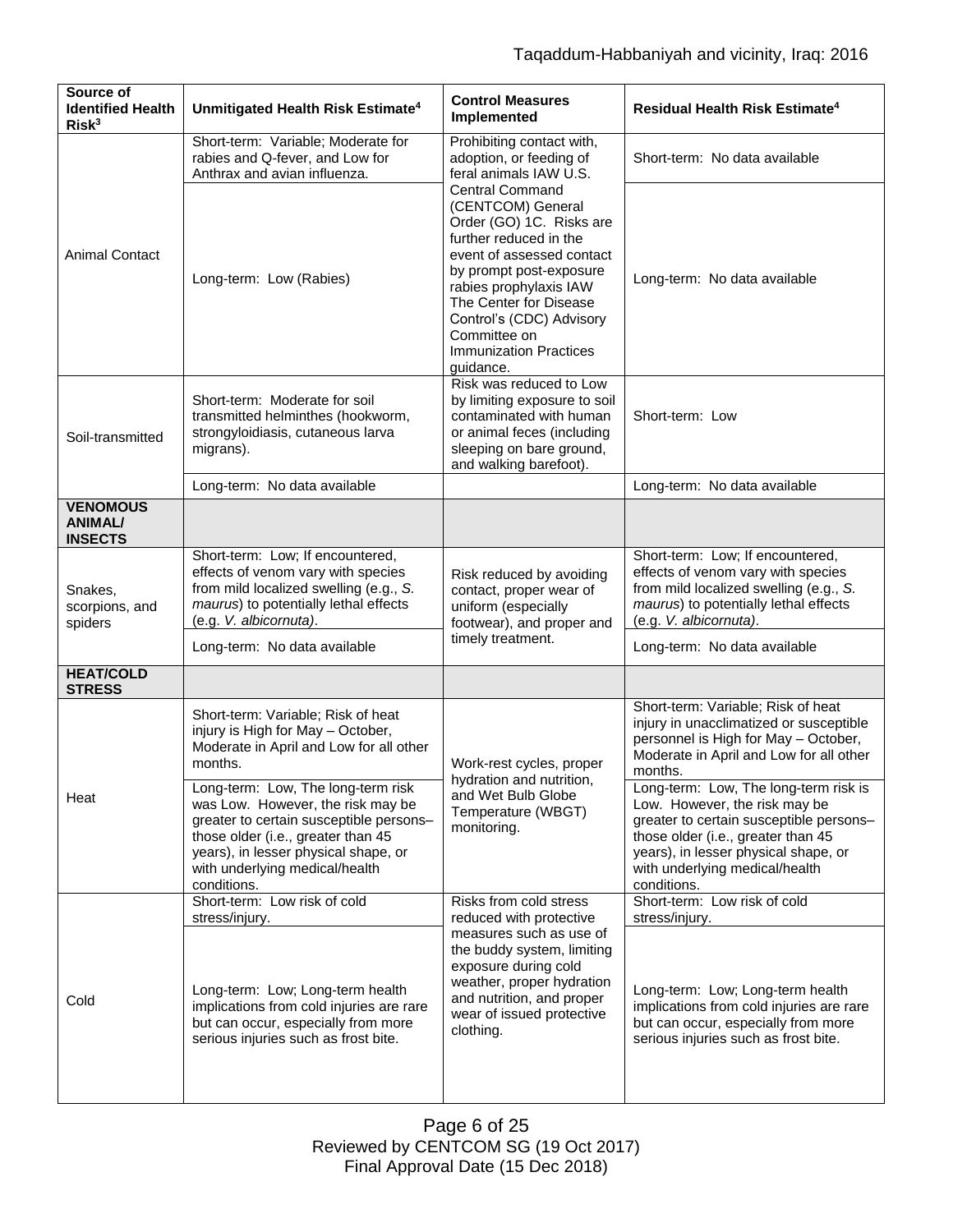| Source of<br><b>Identified Health</b><br>Risk <sup>3</sup> | Unmitigated Health Risk Estimate <sup>4</sup>                                                                                                                                                                                                                                                                                                                                                                                                                                                                                                                                                                                                                                                                                                                                                                                                                                                                                                                                                                                                                                                                                                                                                                                                                                                                                                                                                                                                                                                                                                                                                                                                                                                                                                                                                                                                                                                                                                                                                                                                                                                                                        | <b>Control Measures</b><br>Implemented                                                                                                                                                                                                                                                                                                                                     | Residual Health Risk Estimate <sup>4</sup>                                                                                                                                                                                                                                                                                                                                                                                                                                                                                                                                                                                                                                                                                                                                                                                                                                                                                                                                                                                                                                                                                                                                                                                                                                                                                                                                                                                                                                                                                                                                                                                                                                                                                                                                                                                                                                                                                                                                                                                                                                                                                                                     |
|------------------------------------------------------------|--------------------------------------------------------------------------------------------------------------------------------------------------------------------------------------------------------------------------------------------------------------------------------------------------------------------------------------------------------------------------------------------------------------------------------------------------------------------------------------------------------------------------------------------------------------------------------------------------------------------------------------------------------------------------------------------------------------------------------------------------------------------------------------------------------------------------------------------------------------------------------------------------------------------------------------------------------------------------------------------------------------------------------------------------------------------------------------------------------------------------------------------------------------------------------------------------------------------------------------------------------------------------------------------------------------------------------------------------------------------------------------------------------------------------------------------------------------------------------------------------------------------------------------------------------------------------------------------------------------------------------------------------------------------------------------------------------------------------------------------------------------------------------------------------------------------------------------------------------------------------------------------------------------------------------------------------------------------------------------------------------------------------------------------------------------------------------------------------------------------------------------|----------------------------------------------------------------------------------------------------------------------------------------------------------------------------------------------------------------------------------------------------------------------------------------------------------------------------------------------------------------------------|----------------------------------------------------------------------------------------------------------------------------------------------------------------------------------------------------------------------------------------------------------------------------------------------------------------------------------------------------------------------------------------------------------------------------------------------------------------------------------------------------------------------------------------------------------------------------------------------------------------------------------------------------------------------------------------------------------------------------------------------------------------------------------------------------------------------------------------------------------------------------------------------------------------------------------------------------------------------------------------------------------------------------------------------------------------------------------------------------------------------------------------------------------------------------------------------------------------------------------------------------------------------------------------------------------------------------------------------------------------------------------------------------------------------------------------------------------------------------------------------------------------------------------------------------------------------------------------------------------------------------------------------------------------------------------------------------------------------------------------------------------------------------------------------------------------------------------------------------------------------------------------------------------------------------------------------------------------------------------------------------------------------------------------------------------------------------------------------------------------------------------------------------------------|
| <b>Unique</b><br>Incidents/<br><b>Concerns</b>             |                                                                                                                                                                                                                                                                                                                                                                                                                                                                                                                                                                                                                                                                                                                                                                                                                                                                                                                                                                                                                                                                                                                                                                                                                                                                                                                                                                                                                                                                                                                                                                                                                                                                                                                                                                                                                                                                                                                                                                                                                                                                                                                                      |                                                                                                                                                                                                                                                                                                                                                                            |                                                                                                                                                                                                                                                                                                                                                                                                                                                                                                                                                                                                                                                                                                                                                                                                                                                                                                                                                                                                                                                                                                                                                                                                                                                                                                                                                                                                                                                                                                                                                                                                                                                                                                                                                                                                                                                                                                                                                                                                                                                                                                                                                                |
| <b>Burn Pits</b>                                           | Short-term: Waste incinerators are in<br>use. There are three burn pits located<br>to the northwest of Taqaddum on the<br>Iraqi base. There is one contractor-<br>operated burn pit located to the<br>southeast. Burn pits might also have<br>existed elsewhere (e.g., burn pits used<br>by the local population). No data<br>available to evaluate health risk. No<br>samples near/adajacent to any of the<br>operating burn pits were provided for<br>analysis. Consequently, the PM <sub>10</sub> and<br>the PM <sub>2.5</sub> overall short-term health<br>risks specifically for burn pits were not<br>evaluated - see Section 10.7.<br>Because Taqaddum-Habbaniyah is<br>situated in a dusty semi-arid desert<br>environment, a majority of the time<br>mild acute (short term) health effects<br>are anticipated; certain peak levels<br>may produce mild eye, nose, or throat<br>irritation in some personnel and pre-<br>existing health conditions (e.g.,<br>asthma, or cardiopulmonary diseases)<br>may be exacerbated.<br>Long-term: Waste incinerators are in<br>use. There are three burn pits located<br>to the northwest of Tagaddum on the<br>Iraqi base. There is one contractor-<br>operated burn pit located to the<br>southeast. Burn pits might also have<br>existed elsewhere (e.g., burn pits used<br>by the local population). Where burn<br>pits did exist in the vicinity, the PM10<br>and the PM2.5 overall long-term risks<br>specifically for burn pits were not<br>evaluated because no environmental<br>samples were collected near burn pits<br>and provided for risk analysis. See<br>Section 10.7. Exposure to burn pit<br>smoke is variable. Exposure to high<br>levels of $PM_{10}$ and $PM_{2.5}$ in the smoke<br>may be associated with some<br>otherwise healthy personnel, who were<br>exposed for a long-term period,<br>possibly developing certain health<br>conditions (e.g., reduced lung function,<br>cardiopulmonary disease). Personnel<br>with a history of asthma or<br>cardiopulmonary disease could<br>potentially be more likely to develop<br>such chronic health conditions. | Risks reduced by limiting<br>strenuous physical<br>activities when air quality<br>was especially poor; and<br>action such as closing tent<br>flaps, windows, and doors.<br>Other control measures<br>included locating burn pits<br>downwind of camps,<br>increased distance from<br>troop populations, and<br>improved waste<br>segregation and<br>management techniques. | Short-term: Waste incinerators are in<br>use. There are three burn pits located<br>to the northwest of Taqaddum on the<br>Iraqi base. There is one contractor-<br>operated burn pit located to the<br>southeast. Burn pits might also have<br>existed elsewhere (e.g., burn pits used<br>by the local population). No data<br>available to evaluate health risk. No<br>samples near/adajacent to any of the<br>operating burn pits were provided for<br>analysis. Consequently, the PM <sub>10</sub> and<br>the PM <sub>2.5</sub> overall short-term health<br>risks specifically for burn pits were not<br>evaluated - see Section 10.7.<br>Because Taqaddum-Habbaniyah is<br>situated in a dusty semi-arid desert<br>environment, a majority of the time<br>mild acute (short term) health effects<br>are anticipated; certain peak levels<br>may produce mild eye, nose, or throat<br>irritation in some personnel and pre-<br>existing health conditions (e.g.,<br>asthma, or cardiopulmonary diseases)<br>may be exacerbated.<br>Long-term: Waste incinerators are in<br>use. There are three burn pits located<br>to the northwest of Tagaddum on the<br>Iraqi base. There is one contractor-<br>operated burn pit located to the<br>southeast. Burn pits might also have<br>existed elsewhere (e.g., burn pits used<br>by the local population). Where burn<br>pits did exist in the vicinity, the PM <sub>10</sub><br>and the PM2.5 overall long-term risks<br>specifically for burn pits were not<br>evaluated because no environmental<br>samples were collected near burn pits<br>and provided for risk analysis. See<br>Section 10.7. Exposure to burn pit<br>smoke is variable. Exposure to high<br>levels of PM <sub>10</sub> and PM <sub>2.5</sub> in the smoke<br>may be associated with some<br>otherwise healthy personnel, who were<br>exposed for a long-term period,<br>possibly developing certain health<br>conditions (e.g., reduced lung function,<br>cardiopulmonary disease). Personnel<br>with a history of asthma or<br>cardiopulmonary disease could<br>potentially be more likely to develop<br>such chronic health conditions. |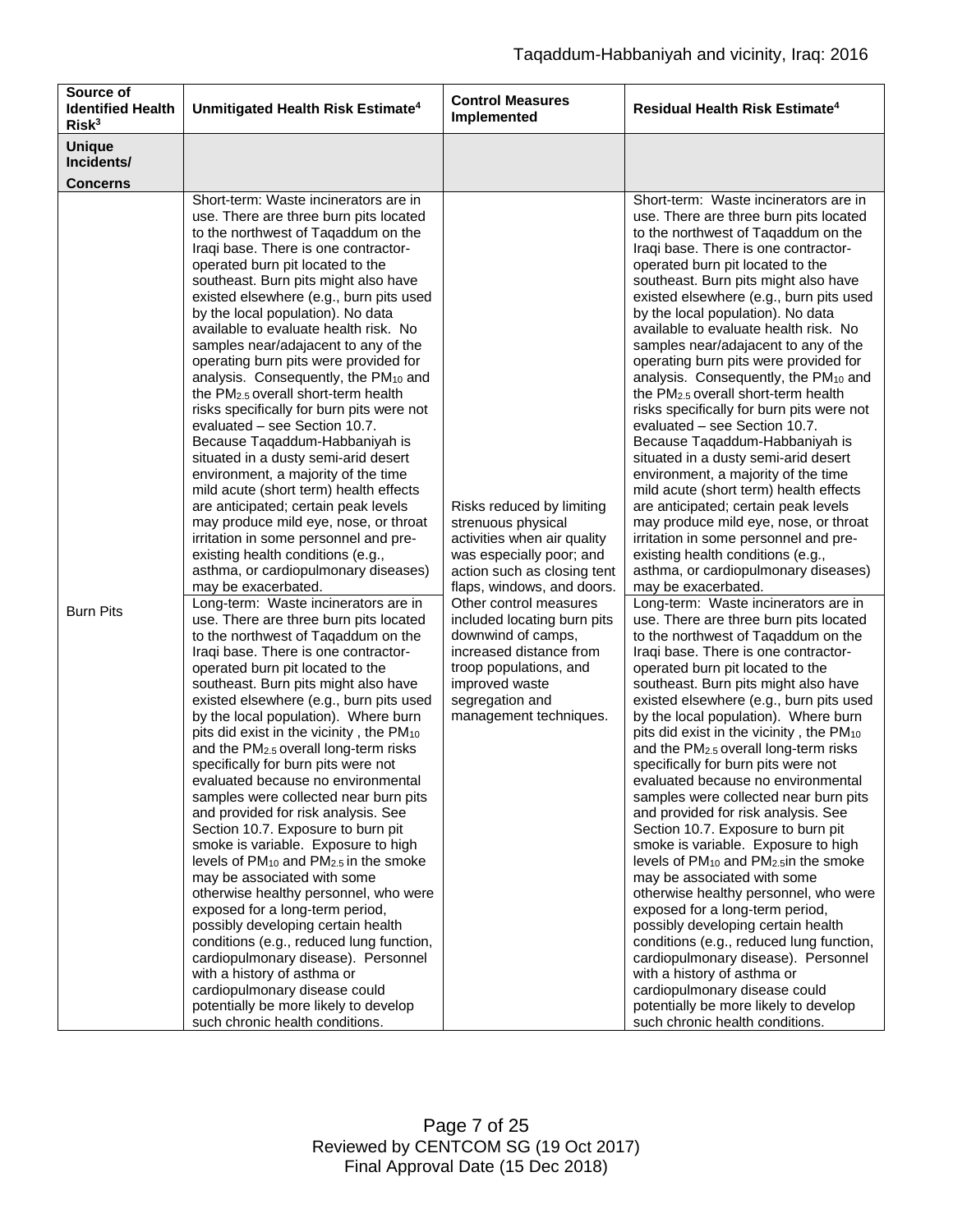| Source of<br><b>Identified Health</b><br>Risk <sup>3</sup> | Unmitigated Health Risk Estimate <sup>4</sup> | <b>Control Measures</b><br>Implemented | <b>Residual Health Risk Estimate<sup>4</sup></b> |
|------------------------------------------------------------|-----------------------------------------------|----------------------------------------|--------------------------------------------------|
|------------------------------------------------------------|-----------------------------------------------|----------------------------------------|--------------------------------------------------|

 $1$ This Summary Table provides a qualitative estimate of population-based short- and long-term health risks associated with the occupational environment conditions at Taqaddum-Habbaniyah, Iraq and vicinity that includes COP Viking. It does not represent an individual exposure profile. Actual individual exposures and health effects depend on many variables. For example, while a chemical may have been present in the environment, if a person did not inhale, ingest, or contact a specific dose of the chemical for adequate duration and frequency, then there may have been no health risk. Alternatively, a person at a specific location may have experienced a unique exposure which could result in a significant individual exposure. Any such person seeking medical care should have their specific exposure documented in an SF600.

 $^2$  This assessment is based on specific environmental sampling data and reports obtained from 01 January 2016 through 31 December 2016. Sampling locations are assumed to be representative of exposure points for the camp population but may not reflect all the fluctuations in environmental quality or capture unique exposure incidents.

<sup>3</sup>This Summary Table is organized by major categories of identified sources of health risk. It only lists those sub-categories specifically identified and addressed at Taqaddum-Habbaniyah and vicinity. The health risks are presented as Low, Moderate, High or Extremely High for both acute and chronic health effects. The health risk level is based on an assessment of both the potential severity of the health effects that could be caused and probability of the exposure that would produce such health effects. Details can be obtained from the Army Public Health Center (APHC). Where applicable, "None Identified" is used when though a potential exposure is identified, and no health risks of either a specific acute or chronic health effects are determined. More detailed descriptions of OEH exposures that are evaluated but determined to pose no health risk are discussed in the following sections of this report.

<sup>4</sup>Health risks in this Summary Table are based on quantitative surveillance thresholds (e.g., endemic disease rates; host/vector/pathogen surveillance) or screening levels, e.g., Military Exposure Guidelines (MEGs) for chemicals*.* Some previous assessment reports may provide slightly inconsistent health risk estimates because quantitative criteria such as MEGs may have changed since the samples were originally evaluated and/or because this assessment makes use of all historic site data while previous reports may have only been based on a select few samples.

> Page 8 of 25 Reviewed by CENTCOM SG (19 Oct 2017) Final Approval Date (15 Dec 2018)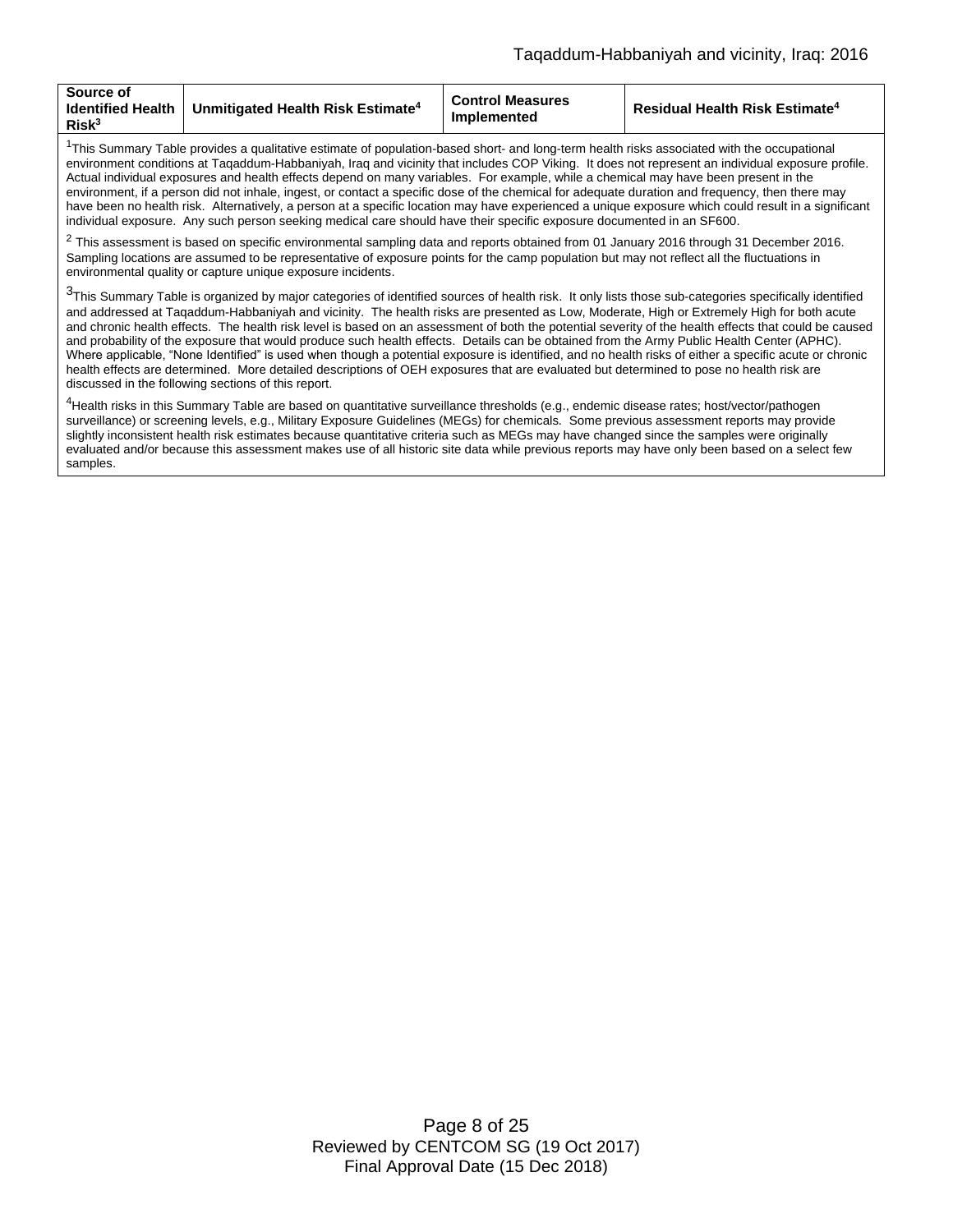# **1 Discussion of Health Risks at Taqaddum-Habbaniyah and vicinity, Iraq by Source**

The following sections provide additional information about the OEH conditions summarized above. All risk assessments were performed using the methodology described in the U.S. Army Public Health Command Technical Guide 230, *Environmental Health Risk Assessment and Chemical Exposure Guidelines for Deployed Military Personnel* (Reference 4). All OEH risk estimates represent residual risk after accounting for preventive controls in place. Occupational exposures and exposures to endemic diseases are greatly reduced by preventive measures. For environmental exposures related to airborne dust, there are limited preventive measures available, and available measures have little efficacy in reducing exposure to ambient conditions.

The ProUCL version 5.0 software package was used for statistical analyses (Reference 5). Means are followed by standard deviation (SD). Risk characterization was based on the 95 percent upper confidence level of the arithmetic mean (95% UCL) or the arithmetic mean depending on the quality and quantity of the data being evaluated. The sample mean is an uncertain estimate of the true mean of the population exposure point concentration (PEPC). The 95% UCL reduces the uncertainty inherent in the sample mean and states with a higher level of confidence that the mean PEPC is no greater than the 95% UCL.

# **2 Air**

## 2.1 Site-Specific Sources Identified

Taqaddum-Habbaniyah and vicinity is situated in a dusty semi-arid desert environment. Inhalational exposure to high levels of dust and particulate matter, such as during high winds or dust storms, may result in mild to more serious short-term health effects (e.g., eye, nose or throat and lung irritation) in some personnel. Additionally, certain subgroups of the deployed forces (e.g., those with pre-existing asthma/cardio pulmonary conditions) are at greatest risk of developing notable health effects.

## 2.2 Particulate matter

Particulate matter (PM) is a complex mixture of extremely small particles suspended in the air. The PM includes solid particles and liquid droplets emitted directly into the air by sources such as: power plants, motor vehicles, aircraft, generators, construction activities, fires, and natural windblown dust. The PM can include sand, soil, metals, volatile organic compounds (VOC), allergens, and other compounds such as nitrates or sulfates that are formed by condensation or transformation of combustion exhaust. The PM composition and particle size vary considerably depending on the source. Generally, PM of health concern is divided into two fractions:  $PM_{10}$ , which includes coarse particles with a diameter of 10 micrometers or less, and fine particles less than 2.5 micrometers ( $PM_{2.5}$ ), which can reach the deepest regions of the lungs when inhaled. Exposure to excessive PM is linked to a variety of potential health effects.

## 2.3 Particulate matter, less than 10 micrometers ( $PM_{10}$ )

## 2.3.1 Exposure Guidelines:

Short Term (24-hour)  $PM_{10}$  (micrograms per cubic meter, μg/m<sup>3</sup>):

- 
- $\bullet$  Marginal MEG = 420
- Critical MEG =  $600$

Long-term  $PM_{10}$  MEG ( $\mu$ g/m<sup>3</sup>):

• Negligible MEG = 250 **a** Not defined and not available.

Page 9 of 25 Reviewed by CENTCOM SG (19 Oct 2017) Final Approval Date (15 Dec 2018)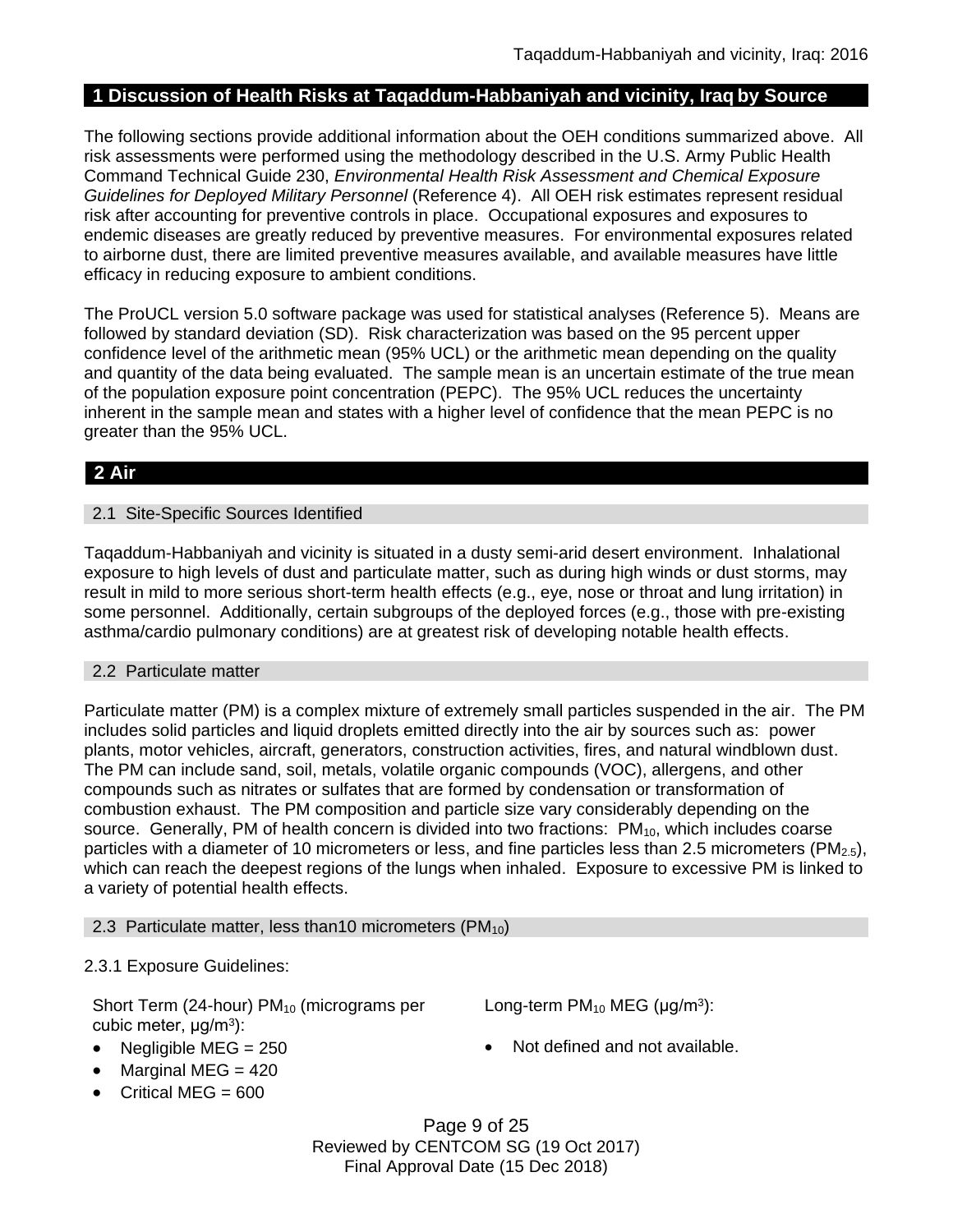2.3.2 Sample data/Notes:

No PM<sub>10</sub> samples were provided for analysis between 01 January 2016 and 31 December 2016.

2.3.3 Short-term health risks:

**Not evaluated.** No data to evaluate.

2.3.4 Long-term health risk:

**Not evaluated-no available health guidelines**. The U. S. Environmental Protection Agency (EPA) has retracted its long-term standard (National Ambient Air Quality Standards, NAAQS) for  $PM_{10}$  due to an inability to clearly link chronic health effects with chronic  $PM_{10}$  exposure levels.

2.4 Particulate Matter, less than 2.5 micrometers ( $PM<sub>2.5</sub>$ )

2.4.1 Exposure Guidelines:

Short Term (24-hour)  $PM_{2.5}$  ( $\mu$ g/m<sup>3</sup>):

- Negligible MEG = 65 Negligible MEG = 15
- Marginal MEG = 250 **CONFIDENT** Marginal MEG = 65
- Critical MEG =  $500$

): Long-term (1year)  $PM_{2.5}$ MEGs ( $\mu$ g/m<sup>3</sup>):

- 
- 

2.4.2 Sample data/Notes:

A total of five valid PM<sub>2.5</sub> air samples were collected from Taqaddum in 2016. The range of 24-hour PM<sub>2.5</sub> concentrations was 10  $\mu$ g/m<sup>3</sup> – 77  $\mu$ g/m<sup>3</sup> with an average concentration of 32  $\mu$ g/m<sup>3</sup>.

2.4.3 Short-term health risks:

**Not enough data to evaluate:** The maximum concentration of PM<sub>2.5</sub> in 2016 exceeded the 24-hour Negligible MEG, however; there was not enough sample data for further evaluation. Five samples are not sufficient for risk evaluation.

2.4.4 Long-term health risks:

**Not enough data to evaluate:** The average concentration of PM<sub>2.5</sub> in 2016 exceed the 1-year Negligible MEG, however; there was not enough sample data for further evaluation. Five samples are not sufficient for risk evaluation.

### 2.5 Airborne Metals

2.5.1 Sample data/Notes:

A total of five valid  $PM<sub>2.5</sub>$  airborne metal samples were collected at Taqaddum in 2016. There were detections of chromium; however, no MEG was exceeded.

2.5.2 Short and long-term health risks:

## **None identified based on the available sampling data.**

Page 10 of 25 Reviewed by CENTCOM SG (19 Oct 2017) Final Approval Date (15 Dec 2018)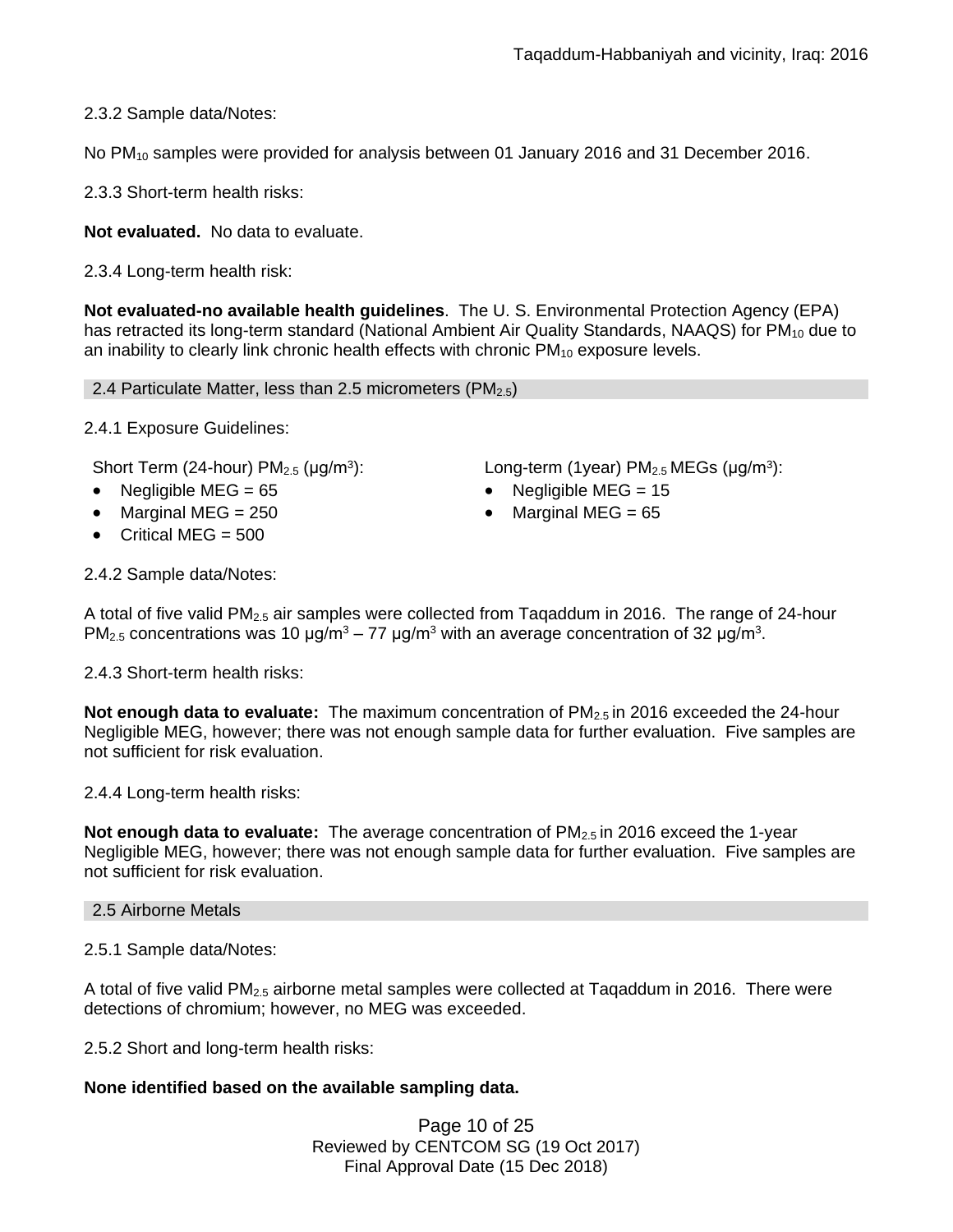2.6 Volatile Organic Compounds (VOC)

2.6.1 Sample data/Notes:

No VOC samples were provided for analysis between 01 January 2016 and 31 December 2016.

2.6.3 Short and long-term health risks:

**Not evaluated.** No data to evaluate.

# **3 Soil**

3.1 Site-Specific Sources Identified

3.2 Sample data/Notes:

A total of one valid surface soil sample was collected from 01 January 2016 to 31 December 2016, to assess OEH health risk to deployed personnel. The primary soil contamination exposure pathways are dermal contact and dust inhalation. Typical parameters analyzed for included semi volatile organic compounds (SVOCs), heavy metals, polychlorinated biphenyls (PCBs), pesticides, herbicides. If the contaminant was known or suspected, other parameters may have been analyzed for (i.e., Total petroleum hydrocarbons (TPH) and polycyclic aromatic hydrocarbons (PAH) near fuel spills). For the risk assessment, personnel are assumed to remain at this location for 6 months to 1 year.

*3*.3 Short-term health risk:

**Not an identified source of health risk**. Currently, sampling data for soil are not evaluated for short term (acute) health risks**.**

3.4 Long-term health risk:

None identified based on available sample data. No parameters exceeded 1-year Negligible MEGs.

# **4 Water**

In order to assess the health risk to U.S. personnel from exposure to water in theater, the APHC identified the most probable exposure pathways. These are based on the administrative information provided on the field data sheets submitted with the samples taken over the time period being evaluated. Based on the information provided from the field, all samples for untreated water samples were associated with source water for treatment and no exposure pathways were associated with those samples. Therefore, untreated samples are not assessed as potential health hazards. All U.S. personnel at Taqaddum-Habbaniyah and vicinity will be directly exposed to bottled water and reverse osmosis water purification unit (ROWPU) treated bulk water. ROWPU treated water is primarily used for personal hygiene, showering, cooking, and for use at vehicle wash racks. Field data sheets indicate that bottled water is the only approved source of drinking water.

4.1 Drinking Water: Bottled or Packaged Water

4.1.1 Site-Specific Sources Identified

4.1.2 Sample data/Notes:

Page 11 of 25 Reviewed by CENTCOM SG (19 Oct 2017) Final Approval Date (15 Dec 2018)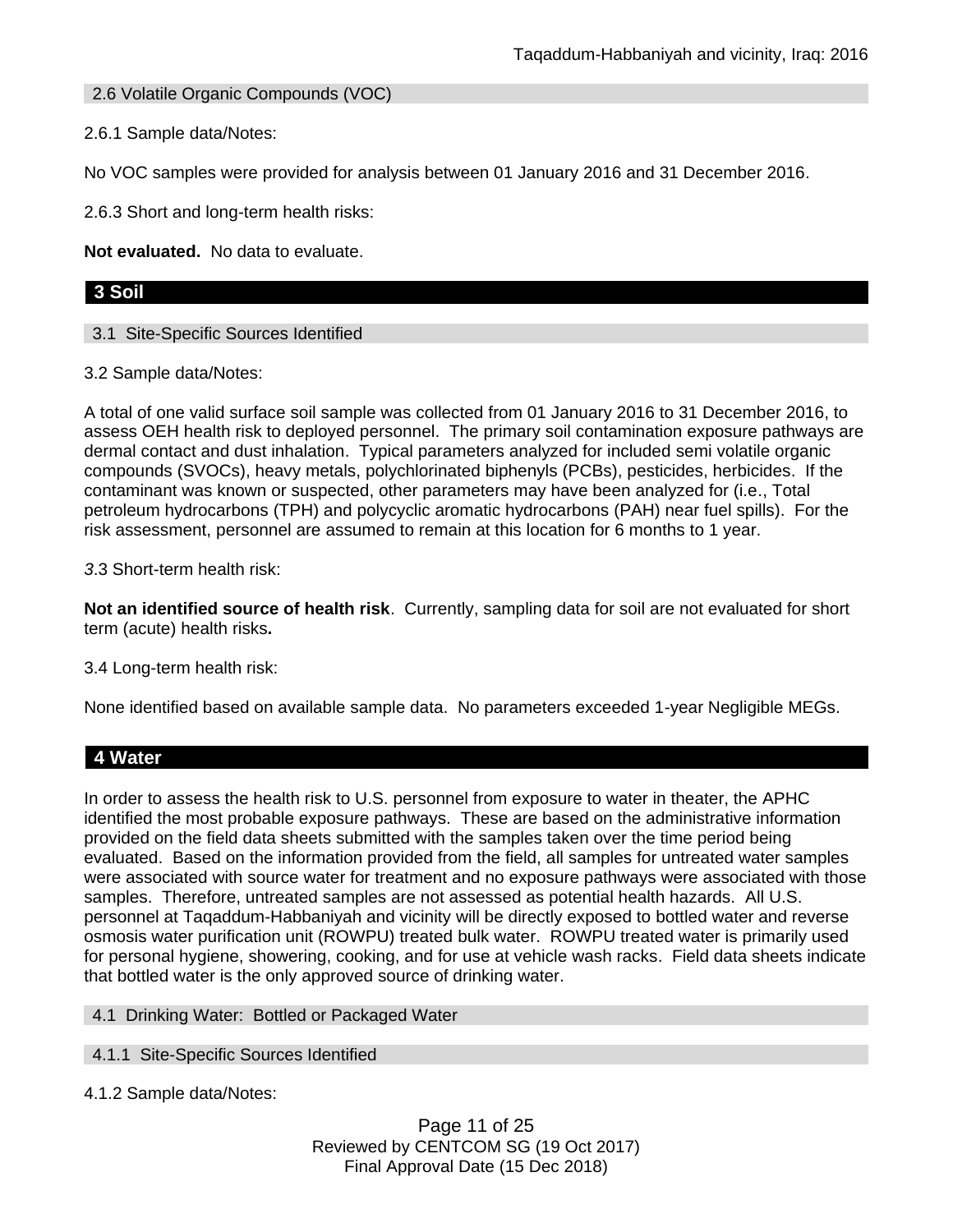No bottled water samples were provided for analysis between 01 January 2016 and 31 December 2016.

4.1.3 Short and long-term health risks:

**Not evaluated**. No data to evaluate.

### 4.2 Non-Drinking Water: Disinfected

### 4.2.1 Site-Specific Sources Identified

Although the primary route of exposure for most microorganisms is ingestion of contaminated water, dermal exposure to some microorganisms, chemicals, and biologicals may also cause adverse health effects. Complete exposure pathways would include drinking, brushing teeth, personal hygiene, cooking, providing medical and dental care using a contaminated water supply or during dermal contact at vehicle or aircraft wash racks.

### 4.2.2 Sample data/Notes:

To assess the potential for adverse health effects to troops the following assumptions were made about dose and duration: All U.S. personnel at this location were expected to remain at this site for approximately 1 year. A conservative (protective) assumption is that personnel routinely consumed less than 5L/day of non-drinking water for up to 365 days (1-year). It is further assumed that control measures and/or personal protective equipment were not used. A total of four disinfected bulk water (Non-Drinking) samples from 2016 were evaluated for this health risk assessment. No chemicals were detected at levels above the short or long-term MEGs.

4.2.3 Short and long-term health risks:

**None identified based on available sample data.** All collected samples were below the short and long-term Negligible MEGs.

# **5 Military Unique**

5.1 Chemical Biological, Radiological Nuclear (CBRN) Weapons

No specific hazard sources were documented in the Defense Occupational and Environmental Health Readiness System (DOEHRS), or the Military Exposure Surveillance Library (MESL) from 01 January through 31 December 2016 (References 1 and 6).

### 5.2 Depleted Uranium (DU)

No specific hazard sources were documented in the DOEHRS or MESL from 01 January through 31 December 2016 (References 1 and 6).

#### 5.3 Ionizing Radiation

No specific hazard sources were documented in the DOEHRS or MESL from 01 January through 31 December 2016 (References 1 and 6).

> Page 12 of 25 Reviewed by CENTCOM SG (19 Oct 2017) Final Approval Date (15 Dec 2018)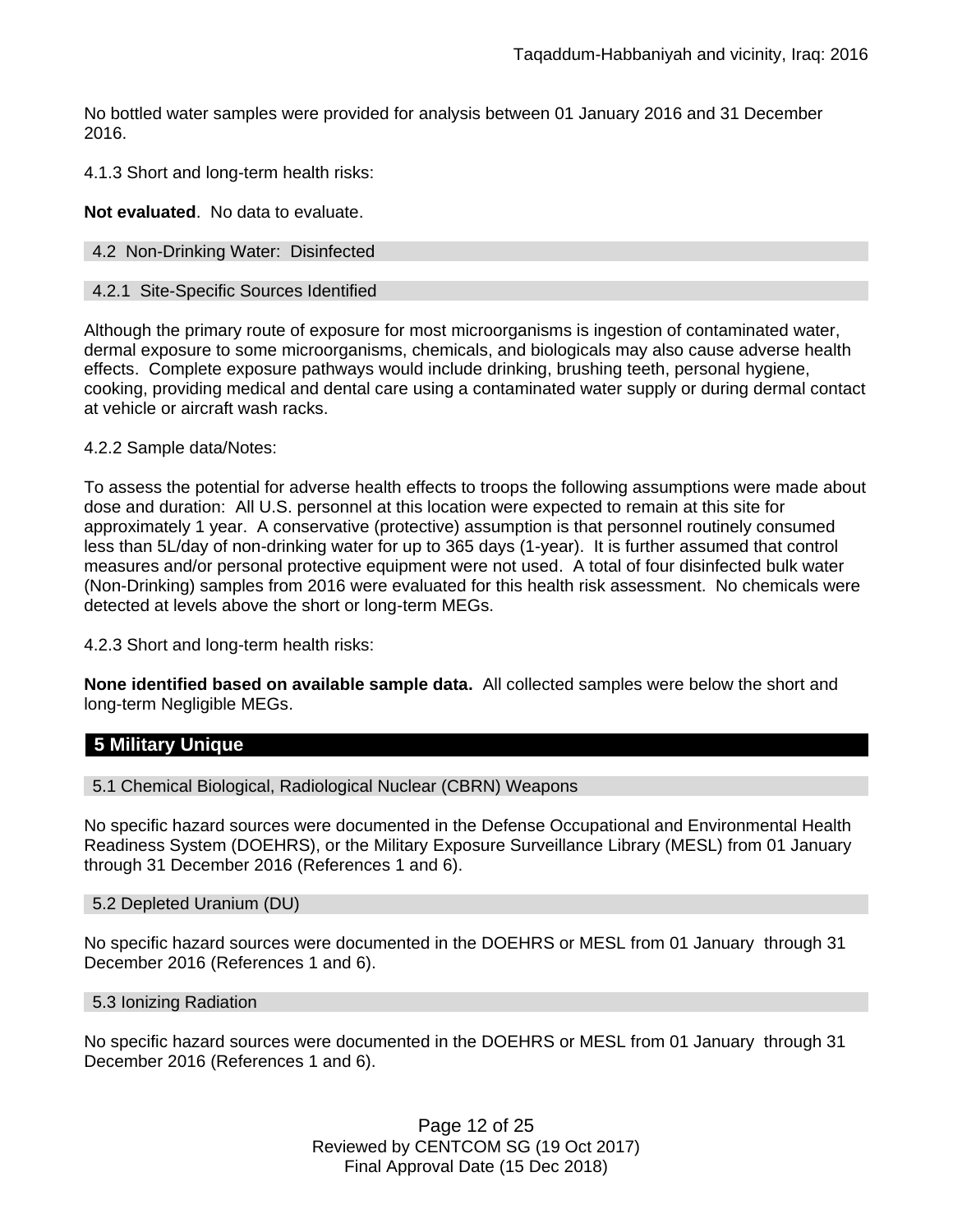### 5.4 Non-Ionizing Radiation

Counter IED devices, satellite communication systems and typical communication antennas were present on Taqaddum. All the non-ionizing radiation sources have warning signs around the perimeter or are out of reach of non-essential personnel.

## **6 Endemic Diseases**

This document lists the endemic diseases reported in the region, its specific health risks and severity and general health information about the diseases. USCENTCOM MOD 12 (Reference 7) lists deployment requirements, to include immunizations and chemoprophylaxis, in effect during the timeframe of this POEMS.

### 6.1 Foodborne and Waterborne Diseases

Foodborne and waterborne diseases in the area are transmitted through the consumption of local food and water. Local unapproved food and water sources (including ice) are heavily contaminated with pathogenic bacteria, parasites, and viruses to which most U.S. Service Members have little or no natural immunity. Effective host nation disease surveillance does not exist within the country. Only a small fraction of diseases are identified or reported in host nation personnel. Diarrheal diseases are expected to temporarily incapacitate a very high percentage of U.S. personnel within days if local food, water, or ice is consumed. Hepatitis A and typhoid fever infections typically cause prolonged illness in a smaller percentage of unvaccinated personnel. Vaccinations are required for DOD personnel and contractors. In addition, although not specifically assessed in this document, significant outbreaks of viral gastroenteritis (e.g., norovirus) and food poisoning (e.g., *Bacillus cereus*, *Clostridium perfringens*, *Staphylococcus* spp.) may occur. Key disease risks are summarized below:

Mitigation strategies were in place and included consuming food and water from approved sources, vaccinations (when available), frequent hand washing and general sanitation practices.

### 6.1.1 Diarrheal diseases (bacteriological)

**High, mitigated to Low**: Diarrheal diseases are expected to temporarily incapacitate a very high percentage of personnel (potentially over 50% per month) within days if local food, water, or ice is consumed. Field conditions (including lack of hand washing and primitive sanitation) may facilitate person-to-person spread and epidemics. Typically mild disease treated in outpatient setting; recovery and return to duty in less than 72 hours with appropriate therapy. A small proportion of infections may require greater than 72 hours limited duty, or hospitalization.

### 6.1.2 Hepatitis A, typhoid/paratyphoid fever, and diarrhea-protozoal

**High, mitigated to Low**: Unmitigated, health risk to U.S. personnel is High year round for hepatitis A and typhoid/paratyphoid fever, and Moderate for diarrhea-protozoal. Mitigation was in place to reduce the risks to Low. Hepatitis A, typhoid/paratyphoid fever, and diarrhea-protozoal disease may cause prolonged illness in a small percentage of personnel (less than 1% per month). Although much rarer, other potential diseases in this area that are also considered a Moderate risk include: hepatitis E, diarrhea-cholera, and brucellosis.

6.1.3 Short-term Health Risks:

**Low**: The overall unmitigated short-term risk associated with foodborne and waterborne diseases are considered High (bacterial diarrhea, hepatitis A, typhoid/paratyphoid fever) to Moderate (diarrhea-

> Page 13 of 25 Reviewed by CENTCOM SG (19 Oct 2017) Final Approval Date (15 Dec 2018)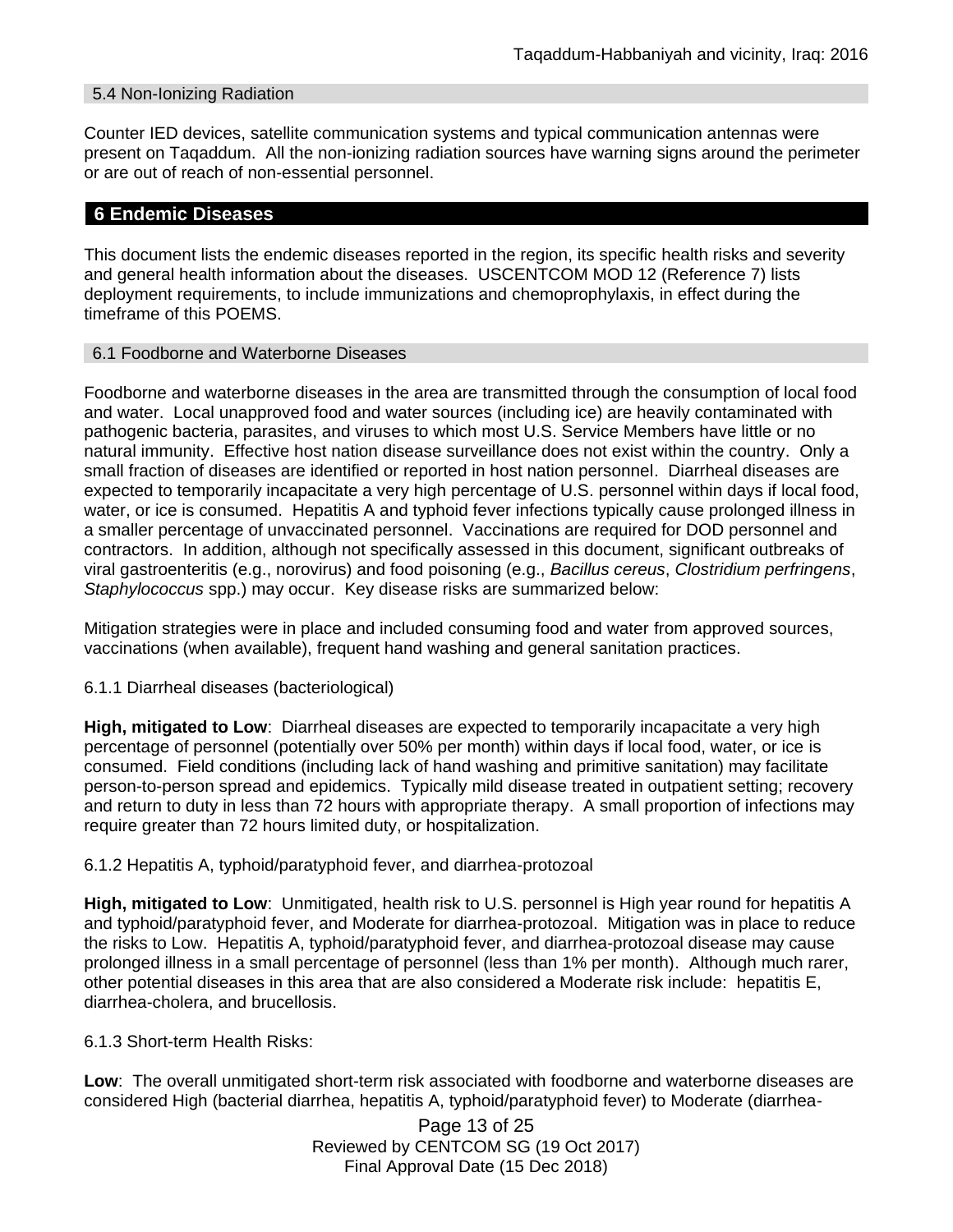cholera, diarrhea-protozoal, brucellosis) to Low (hepatitis E) if local food or water is consumed. Preventive Medicine measures reduced the risk to Low. Confidence in the health risk estimate was high.

### 6.1.4 Long-term Health Risks:

### **None identified based on available data.**

#### 6.2 Arthropod Vector-Borne Diseases

During the warmer months, the climate and ecological habitat support populations of arthropod vectors, including mosquitoes, ticks, mites, and sandflies. Significant disease transmission is sustained countrywide, including urban areas. Mitigation strategies were in place and included proper wear of treated uniforms, application of repellent to exposed skin and use of bed nets (when applicable). Additional methods included the use of pesticides, reduction of pest/breeding habitats, and engineering controls.

### 6.2.1 Malaria

**None**: Indigenous transmission of malaria in Iraq was eliminated as of 2008 reducing risk among personnel exposed to mosquito bites to None.

#### 6.2.2 Leishmaniasis

**Moderate, mitigated to Low**: The disease risk is Moderate during the warmer months when sandflies are most prevalent, but reduced to Low with mitigation measures. Leishmaniasis is transmitted by sand flies. A small number of cases (less than 1% per month) could occur among personnel exposed to sandfly bites in areas with infected people, rodents, dogs, or other reservoir animals. In groups of personnel exposed to heavily infected sandflies in focal areas, attack rates can be very high (over 50%). There are two forms of the disease; cutaneous (acute form) and visceral (a more latent form of the disease). The leishmaniasis parasites may survive for years in infected individuals and this infection may go unrecognized by physicians in the U.S. when infections become symptomatic years later. Cutaneous infection is unlikely to be debilitating, though lesions may be disfiguring. Visceral leishmaniasis disease can cause severe febrile illness which typically requires hospitalization with convalescence over 7 days.

### 6.2.3 Crimean-Congo hemorrhagic fever

**Moderate, mitigated to Low**: Unmitigated risk is Moderate, but reduced to Low with mitigation measures. Crimean-Congo hemorrhagic fever occurs in rare cases (less than 0.1% per month in indigenous personnel) and is transmitted by tick bites or occupational contact with blood or secretions from infected animals. The disease typically requires intensive care with fatality rates from 5% to 50%.

### 6.2.4 Sandfly fever

**Moderate, mitigated to Low**: Sandfly fever has a Moderate risk with potential disease rates from 1% to 10% per month; under worst case conditions disease rates can be as high as 50%. Mitigation measures reduced the risk to Low. The disease is transmitted by sandflies and occurs more commonly in children, though adults are still at risk. Sandfly fever disease typically resulted in debilitating febrile illness requiring 1 to 7 days of supportive care followed by return to duty.

> Page 14 of 25 Reviewed by CENTCOM SG (19 Oct 2017) Final Approval Date (15 Dec 2018)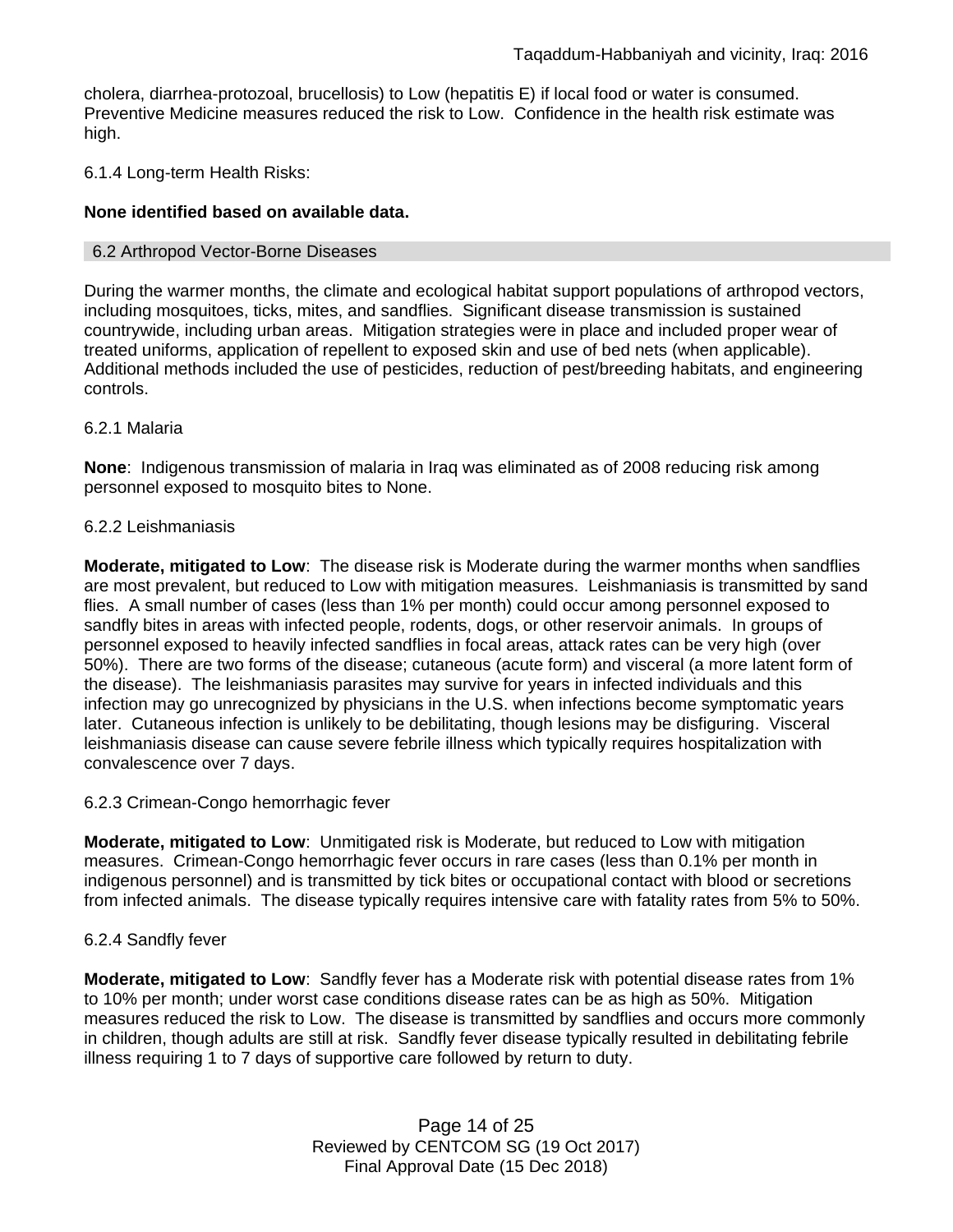### 6.2.5 Sindbis (and Sindbis-like viruses)

**Low**: Sindbis and sindbis-like viruses are maintained in a bird-mosquito cycle in rural areas and occasionally caused limited outbreaks among humans. The viruses are transmitted by a variety of *Culex* mosquito species found primarily in rural areas. A variety of bird species may serve as reservoir or amplifying hosts. Extremely rare cases (less than 0.01% per month) could have occurred seasonally (April - November). Debilitating febrile illness, often accompanied by rash, typically requires 1 to 7 days of supportive care; significant arthralgias may persist for several weeks or more in some cases. This disease is associated with a Low health risk estimate.

### 6.2.6 Rickettsioses, tickborne (spotted fever group)

**Low**: Rare cases (less than 0.1% per month) of rickettsioses disease are possible among personnel exposed to tick bites. Rickettsioses are transmitted by multiple species of hard ticks, including *Rhipicephalus* spp., which are associated with dogs. Other species of ticks, including *Ixodes* are also capable of transmitting rickettsial pathogens in this group. In addition to dogs, various rodents and other animals also may serve as reservoirs. Ticks are most prevalent from April through November. Incidents can result in debilitating febrile illness, which may require 1 to 7 days of supportive care followed by return to duty. The health risk of rickettsial disease is Low.

### 6.2.7 Typhus-murine (fleaborne)

**Low**: Typhus-murine has a Low risk estimate and is assessed as present, but at unknown levels. Rare cases are possible among personnel exposed to rodents (particularly rats) and flea bites. Incidents may result in debilitating febrile illness typically requiring 1 to 7 days of supportive care followed by return to duty.

### 6.2.8 West Nile fever

**Low**: West Nile fever is present. The disease is maintained by the bird population and transmitted to humans via mosquito vector. Typically, infections in young, healthy adults were asymptomatic although fever, headache, tiredness, body aches (occasionally with a skin rash on trunk of body), and swollen lymph glands can occur. This disease is associated with a Low risk estimate.

6.2.9 Short -term health risks:

**Low:** The unmitigated risk is Moderate for leishmaniasis - cutaneous (acute), Crimean-Congo hemorrhagic fever, and sandfly fever; Low for sindbis, rickettsioses-tickborne*,* typhus-fleaborne, and West Nile fever. No hazard from malaria (2008 - 2011). Risk is reduced to Low by proper wear of the uniform and application of repellent to exposed skin. Confidence in the risk estimate is high.

### 6.2.10 Long -term health risks:

**Low:** The unmitigated risk is Moderate for leishmaniasis-visceral (chronic). Risk is reduced to Low by proper wear of the uniform and application of repellent to exposed skin. Confidence in the risk estimate is high.

### 6.3 Water Contact Diseases

Tactical operations or recreational activities that involve extensive contact with surface water such as lakes, streams, rivers, or flooded fields may result in significant exposure to leptospirosis and

> Page 15 of 25 Reviewed by CENTCOM SG (19 Oct 2017) Final Approval Date (15 Dec 2018)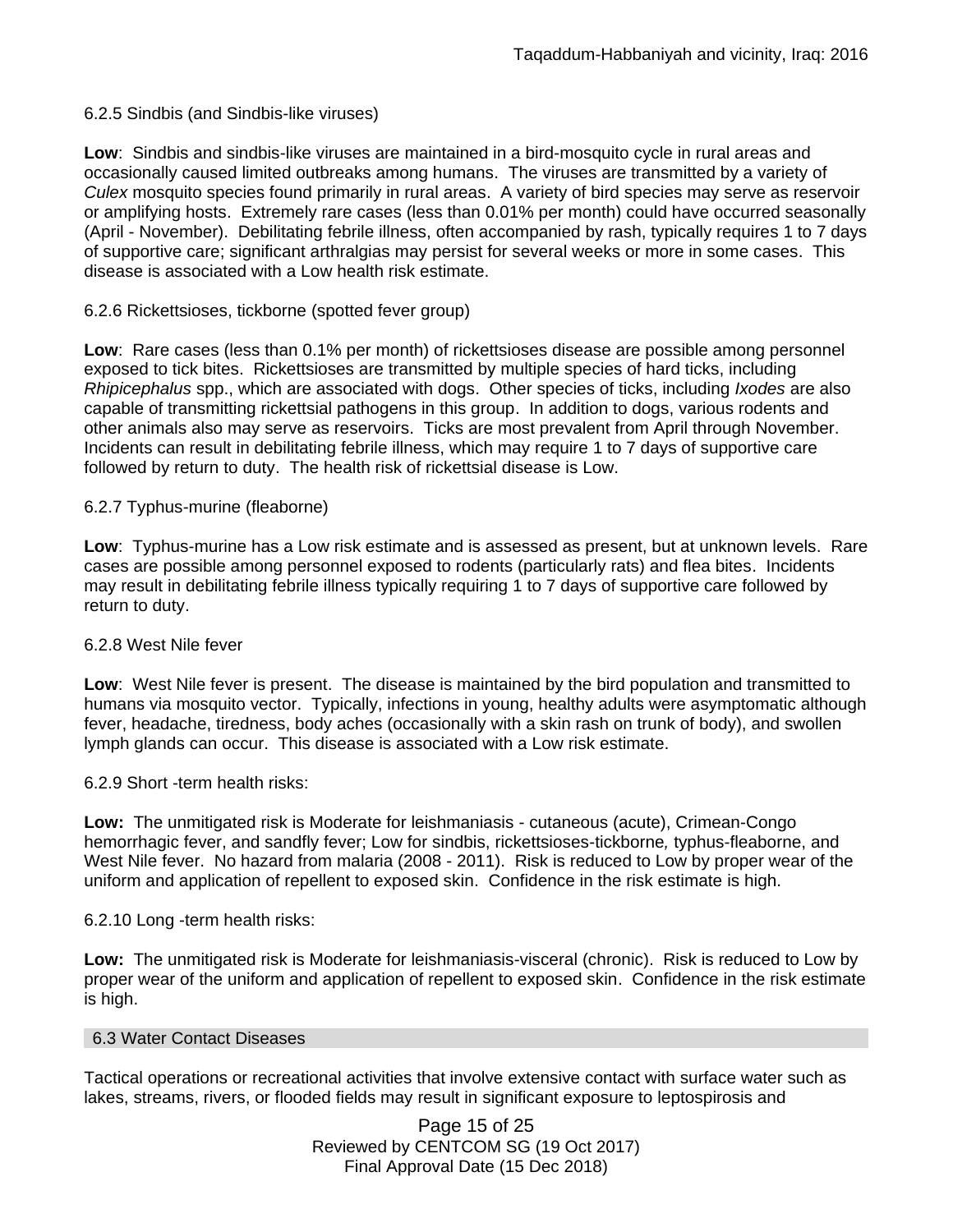schistosomiasis. Arid portions of Iraq without permanent or persistent bodies of surface water do not support transmission of leptospirosis or schistosomiasis. Risk was restricted primarily to areas along rivers and lakes. These diseases can debilitate personnel for up to a week or more. Leptospirosis risk typically increases during flooding. In addition, although not specifically assessed in this document, bodies of surface water are likely to be contaminated with human and animal waste. Activities such as wading or swimming may result in exposure to enteric diseases including diarrhea and hepatitis via incidental ingestion of water. Prolonged water contact also may lead to the development of a variety of potentially debilitating skin conditions including bacterial or fungal dermatitis. Mitigation strategies were in place and included avoiding water contact and recreational water activities, proper wear of uniform (especially footwear), and protective coverings for cuts/abraded skin.

### 6.3.1 Leptospirosis

**Moderate, mitigated to Low**: Human infections occur seasonally (typically April through November) through exposure to water or soil contaminated by infected animals and is associated with wading, and swimming in contaminated, untreated open water. The occurrence of flooding after heavy rainfall facilitates the spread of the organism because as water saturates the environment *Leptospira* spp. present in the soil passes directly into surface waters. *Leptospira* spp. can enter the body through cut or abraded skin, mucous membranes, and conjunctivae. Infection may also occur from ingestion of contaminated water. The acute, generalized illness associated with infection may mimic other tropical diseases (for example, dengue fever, malaria, and typhus), and common symptoms include fever, chills, myalgia, nausea, diarrhea, cough, and conjunctival suffusion. Manifestations of severe disease can include jaundice, renal failure, hemorrhage, pneumonitis, and hemodynamic collapse. Recreational activities involving extensive water contact may result in personnel being temporarily debilitated with leptospirosis. This disease is associated with a Moderate health risk estimate.

### 6.3.2 Schistosomiasis

**Moderate, mitigated to Low**: Humans are the principal reservoir for schistosomes; humans shed schistosome eggs in urine or feces. Animals such as cattle and water buffalo may also be significant reservoirs. Rare cases (less than 0.1% per month) may occur seasonally (typically April through November) among personnel wading or swimming in lakes, streams, or irrigated fields which were frequently contaminated with human and animal waste containing schistosome eggs. In groups with prolonged exposure to heavily contaminated foci, attack rates may exceed 10%. Exceptionally heavy concentrations of schistosomes may occur in discrete foci, which were difficult to distinguish from less contaminated areas. In non-immune personnel exposed to such foci, rates of acute schistosomiasis may be over 50%. Mild infections are generally asymptomatic. In very heavy acute infections, a febrile illness (acute schistosomiasis) may occur, especially with *Schistosoma japonicum* and *S. mansoni*, requiring hospitalization and convalescence over 7 days. This disease is associated with a Moderate health risk estimate.

### 6.3.3 Short -term health risks:

**Low:** Unmitigated Health risk of schistosomiasis and leptospirosis is Moderate during warmer months. Mitigation measures reduce the risk to Low. Confidence in the health risk estimate is high.

6.3.4 Long -term health risks:

## **None identified based on available data.**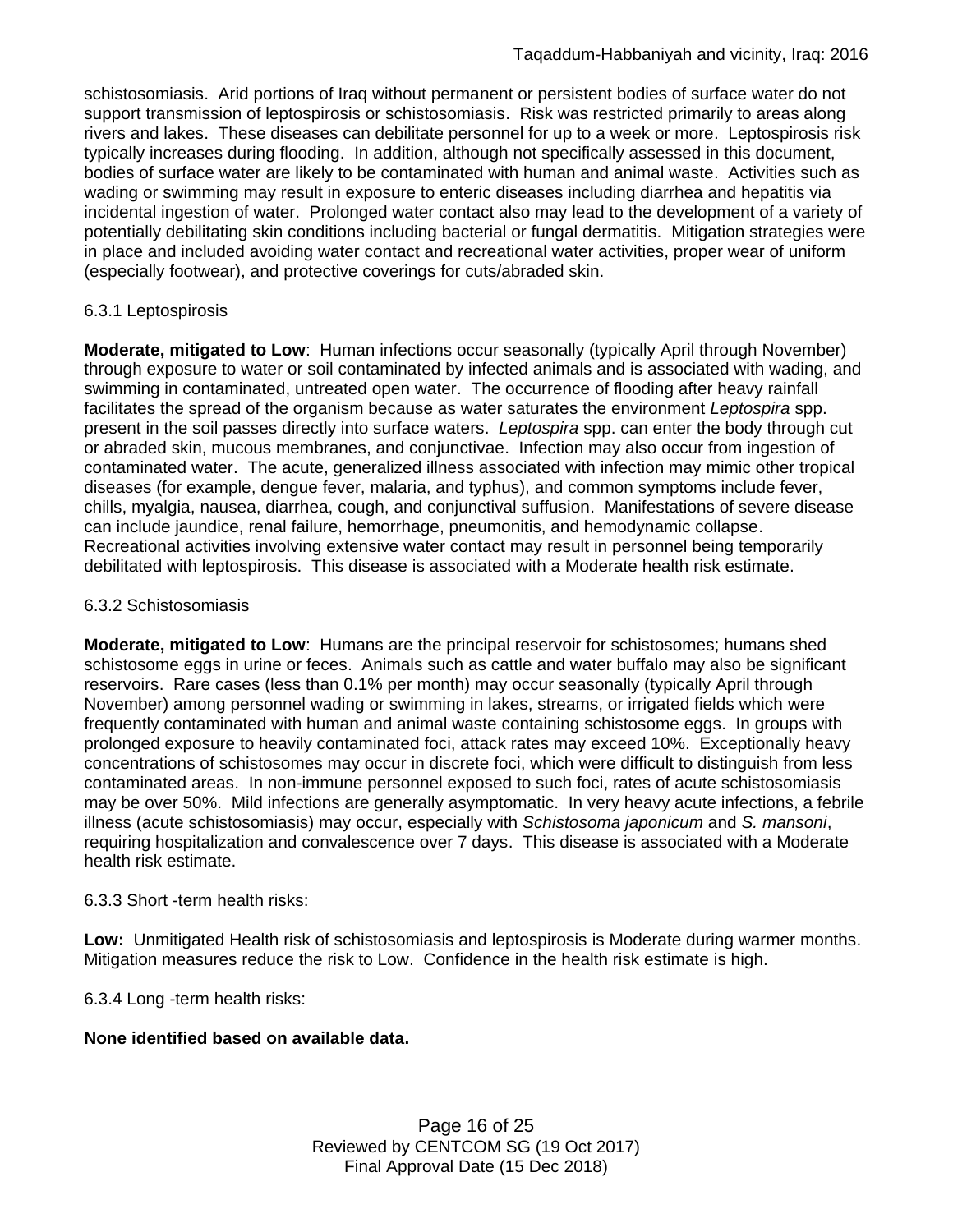### 6.4 Respiratory Diseases

Although not specifically assessed in this document, deployed U.S. Forces may be exposed to a wide variety of common respiratory infections in the local population. These include influenza, pertussis, viral upper respiratory infections, viral and bacterial pneumonia, and others. The U.S. military populations living in close-quarter conditions are at risk for substantial person-to-person spread of respiratory pathogens. Influenza is of particular concern because of its ability to debilitate large numbers of unvaccinated personnel for several days. Mitigation strategies were in place and included routine medical screenings, vaccination, enforcing minimum space allocation in housing units, implementing head-to-toe sleeping in crowded housing units, implementation of proper personal protective equipment (PPE) when necessary for healthcare providers and detention facility personnel.

## 6.4.1 Tuberculosis (TB)

**Moderate, mitigated to Low:** Potential health risk to U.S. personnel is Moderate, mitigated to Low, year round. Transmission typically requires close and prolonged contact with an active case of pulmonary or laryngeal TB, although it also can occur with more incidental contact. Rates of latent TB (LTBI) may be elevated for personel with prolonged indoor exposure to local populations. Tuberculin skin tests (TST) screening or blood test may be warrented in personnel with a history of prolonged close exposure to local populations.

### 6.4.2 Meningococcal meningitis

**Low:** Meningococcal meningitis poses a Low risk and is transmitted from person to person through droplets of respiratory or throat secretions. Close and prolonged contact facilitates the spread of this disease. Meningococcal meningitis is potentially a very severe disease typically requiring intensive care; fatalities may occur in 5-15% of cases.

### 6.4.3 Middle East respiratory syndrome coronavirus (MERS-CoV)

**Low**: Although no cases have been reported in Iraq, Middle East respiratory syndrome coronavirus (MERS-CoV) is known to occur within the region. Most MERS patients developed severe acute respiratory illness with symptoms of fever, cough and shortness of breath. MERS-CoV has spread from ill people to others through close contact, such as caring for or living with an infected person. The incubation period for MERS-CoV is usually about 5 to 6 days, but can range from 2 to 14 days. Currently, there is no vaccine to prevent MERS-CoV infection.

### 6.4.4 Short-term health risks:

**Low:** Moderate (TB) to Low (for meningococcal meningitis and MERS-CoV). Overall risk was reduced to Low with mitigation measures. Confidence in the health risk estimate is high.

### 6.4.5 Long-term health risks:

**None identified based on available data.** Tuberculosis is evaluated as part of the post deployment health assessment (PDHA). A TB skin test is required post-deployment if potentially exposed and is based upon individual service policies.

### 6.5 Animal-Contact Diseases

6.5.1 Rabies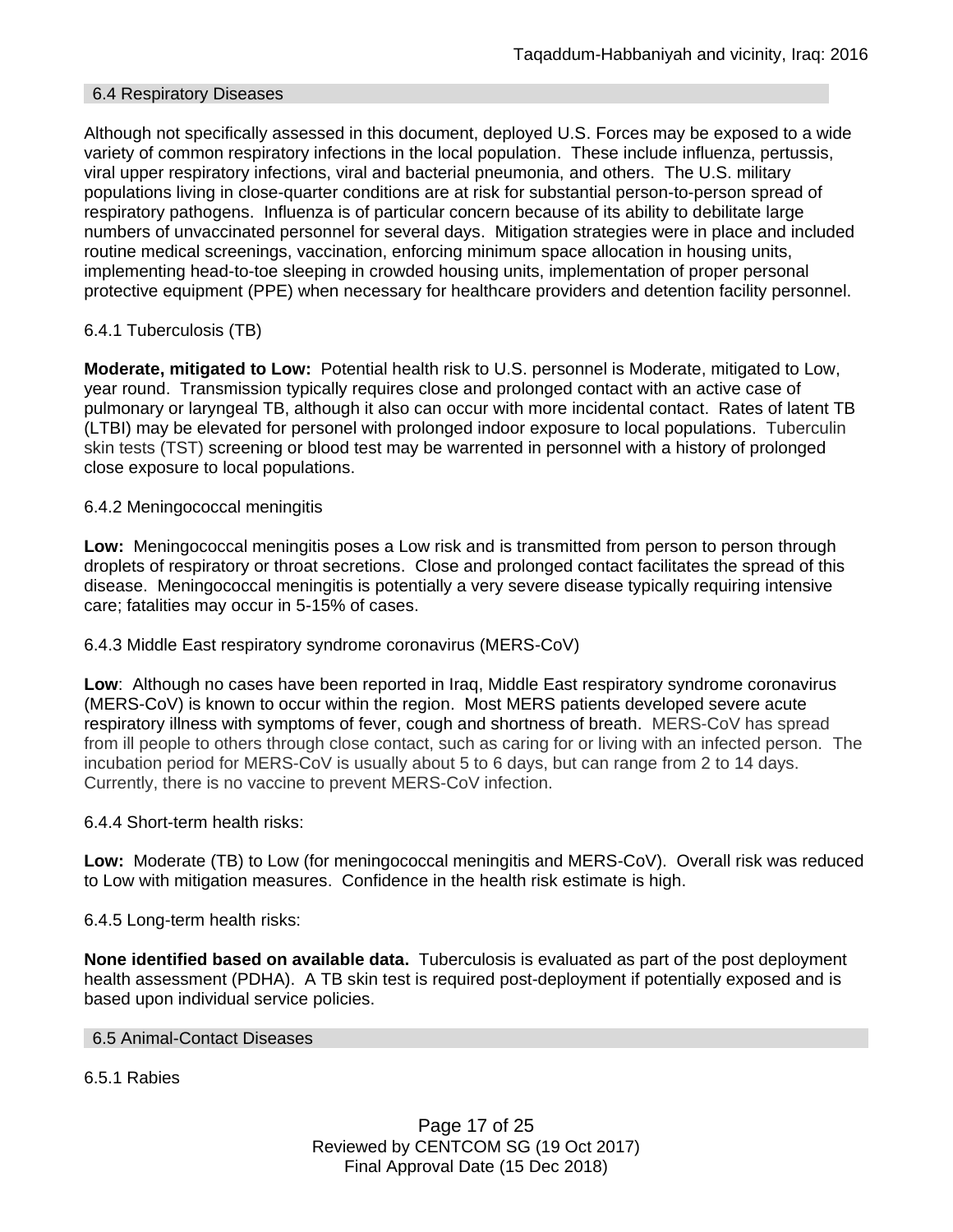**Moderate, mitigated to Low:** Rabies posed a year-round Moderate risk. Occurrence in local animals was well above U.S. levels due to the lack of organized control programs. Dogs were the primary reservoir of rabies in Iraq, and a frequent source of human exposure. In June 2008, the New Jersey Health department in The United States reported a confirmed case of rabies in a mixed-breed dog imported from Iraq. Rabies is transmitted by exposure to the virus-laden saliva of an infected animal, typically through bites, but could occur from scratches contaminated with the saliva. No cases of rabies acquired in Iraq have been identified in U.S. Service Members to date. The vast majority (>99%) of persons who develop rabies disease will do so within a year after a risk exposure, there have been rare reports of individuals presenting with rabies disease up to six years or more after their last known risk exposure. Mitigation strategies included command emphasis of CENTCOM GO 1C, reduction of animal habitats, active pest management programs, and timely treatment of feral animal scratches/bites.

# 6.5.2 Anthrax

**Low:** Anthrax cases are rare in indigenous personnel, and pose a Low risk to U.S. personnel. Anthrax is a naturally occurring infection; cutaneous anthrax is transmitted by direct contact with infected animals or carcasses, including hides. Eating undercooked infected meat may result in contracting gastrointestinal anthrax. Pulmonary anthrax is contracted through inhalation of spores and is extremely rare. Mitigation measures included consuming approved food sources, proper food preparation and cooking temperatures, avoidance of animals and farms, dust abatement when working in these areas, vaccinations, and proper PPE for personnel working with animals.

# 6.5.3 Q-Fever

**Moderate, mitigated to Low:** Potential health risk to U.S. personnel is Moderate, but mitigated to Low, year round. Rare cases are possible among personnel exposed to aerosols from infected animals, with clusters of cases possible in some situations. Significant outbreaks (affecting 1-50%) can occur in personnel with heavy exposure to barnyards or other areas where animals are kept. Unpasteurized milk may also transmit infection. The primary route of exposure is respiratory, with an infectious dose as low as a single organism. Incidence could result in debilitating febrile illness, sometimes presenting as pneumonia, typically requiring 1 to 7 days of inpatient care followed by return to duty. Mitigation strategies in place as listed in paragraph 6.5.2 except for vaccinations.

## 6.5.4 Avian influenza

**Low:** Potential health risk to U.S. personnel is Low. Although avian influenza (AI) is easily transmitted among birds, bird-to-human transmission is extremely inefficient. Human-to-human transmission appears to be exceedingly rare, even with relatively close contact. Extremely rare cases (less than 0.01% per month attack rate) could occur. Incidence could result in very severe illness with fatality rate higher than 50 percent in symptomatic cases. Mitigation strategies included avoidance of birds/poultry and proper cooking temperatures for poultry products.

## 6.5.5 Short-term health risks:

**Low:** The short-term unmitigated risk is Moderate for rabies, and Q-fever, to Low for anthrax, and avian influenza. Mitigation measures reduced the overall risk to Low. Confidence in risk estimate is high.

6.5.6 Long-term health risks:

**Low:** A Low long term risk exists for rabies because, in rare cases, the incubation period for rabies can

Page 18 of 25 Reviewed by CENTCOM SG (19 Oct 2017) Final Approval Date (15 Dec 2018)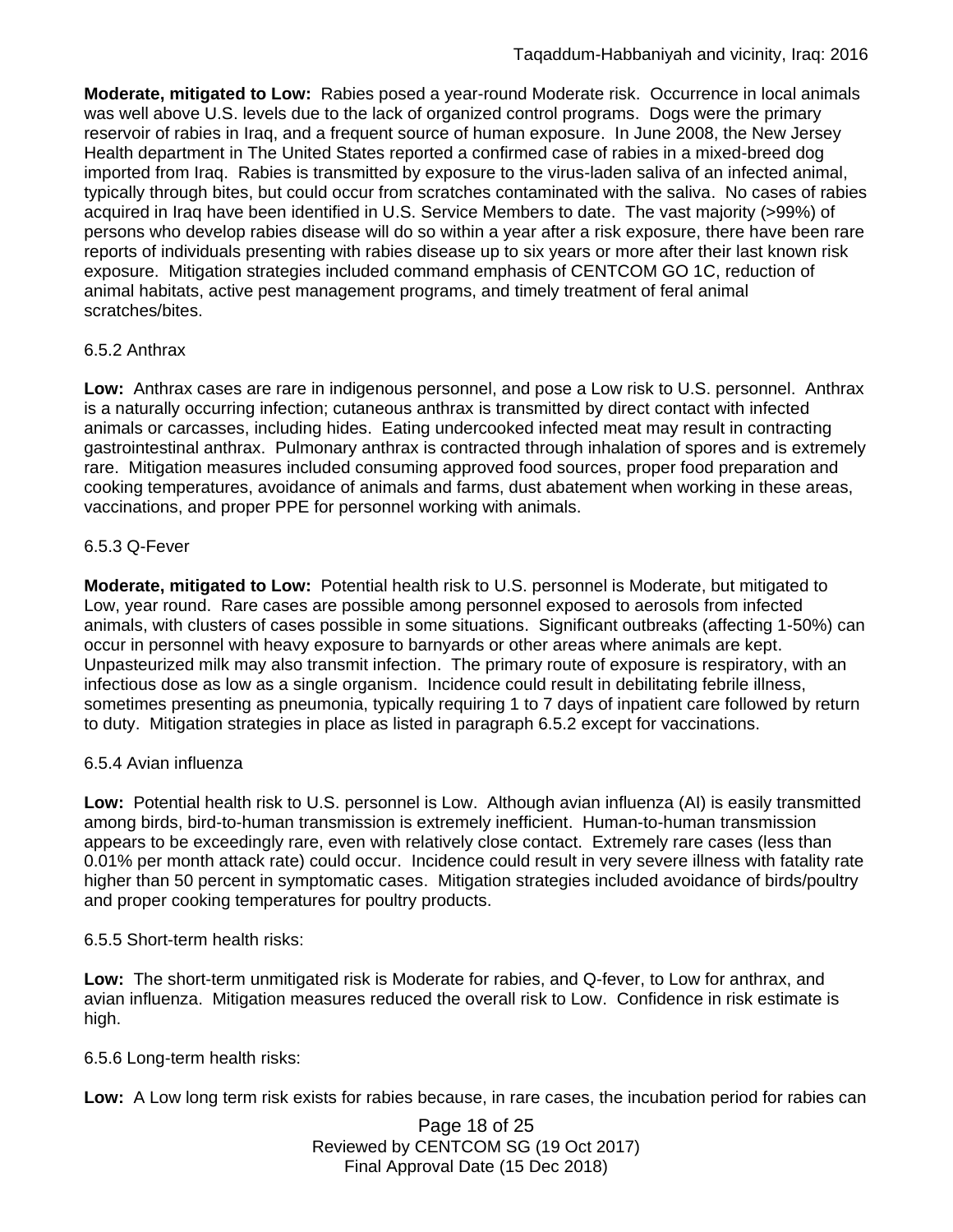be several years.

### 6.6 Soil-transmitted helminths (hookworm, strongyloidiasis, cutaneous larva migrans)

**Low:** Potential health risk to U.S. personnel is Low during warmer months (typically April through November) when vector activity is highest. Risk reduced with mitigation measures. A small number of cases (less than 0.1% per month attack rate) could occur among personnel with direct skin exposure to soil contaminated with human or animal feces (including sleeping on bare ground, walking barefoot). Initial skin symptoms typically are mild and are not debilitating. However, systemic symptoms of fever, cough, abdominal pain, nausea, and diarrhea may develop weeks to months after initial infection with hookworm or *Strongyloides spp.* More severe infections with high worm burden may be debilitating in some cases. Rates of infection in U.S. personnel will be highly variable, depending on specific local environmental conditions. Rates of infection in U.S. personnel are expected to be less than 1 percent per month in most locations. However, rates in some focal areas with heavily contaminated soil could exceed 1 percent per month.

6.6.1 Short-term health risks:

**Low:** Low for soil transmitted helminthes. Overall risk was further reduced with mitigation measures. Confidence in the health risk estimate is high.

6.6.2 Long-term health risks:

### **None identified based on available data.**

### **7 Venomous Animals**

All information was taken directly from the Armed Forces Pest Management Board (Reference 8) and the Clinical Toxinology Resources web site from the University of Adelaide, Australia (Reference 9). The species listed below have home ranges that overlap the location of Taqaddum-Habbaniyah and vicinity, and may present a health risk if they are encountered by personnel. See Section 9 for more information about pesticides and pest control measures.

7.1 Spiders

 *Latrodectus pallidus*: Clinical effects uncertain, but related to medically important species, therefore major envenoming cannot be excluded.

## 7.2 Scorpions

 *Androctonus crassicauda (black scorpion)*:Severe envenoming possible and potentially lethal, however most stings cause only severe local pain.

 *Buthacus leptochelys*, *Buthacus macrocentrus*, *Compsobuthus werneri, Mesobuthus caucasicus, Mesobuthus eupeus, Odontobuthus doriae*, *Orthochirus iraqus* and *Orthochirus scrobiculosus*: Clinical effects unknown; there are a number of dangerous Buthid scorpions, but ther are also some known to cause minimal effects only. Without clinical data it is unclear where this species fits within that spectrum.

 *Euscorpius italicus*, *Scorpio maurus, Scorpio maurus palmatus*: Mild envenoming only, not likely to prove lethal.

Page 19 of 25 Reviewed by CENTCOM SG (19 Oct 2017) Final Approval Date (15 Dec 2018)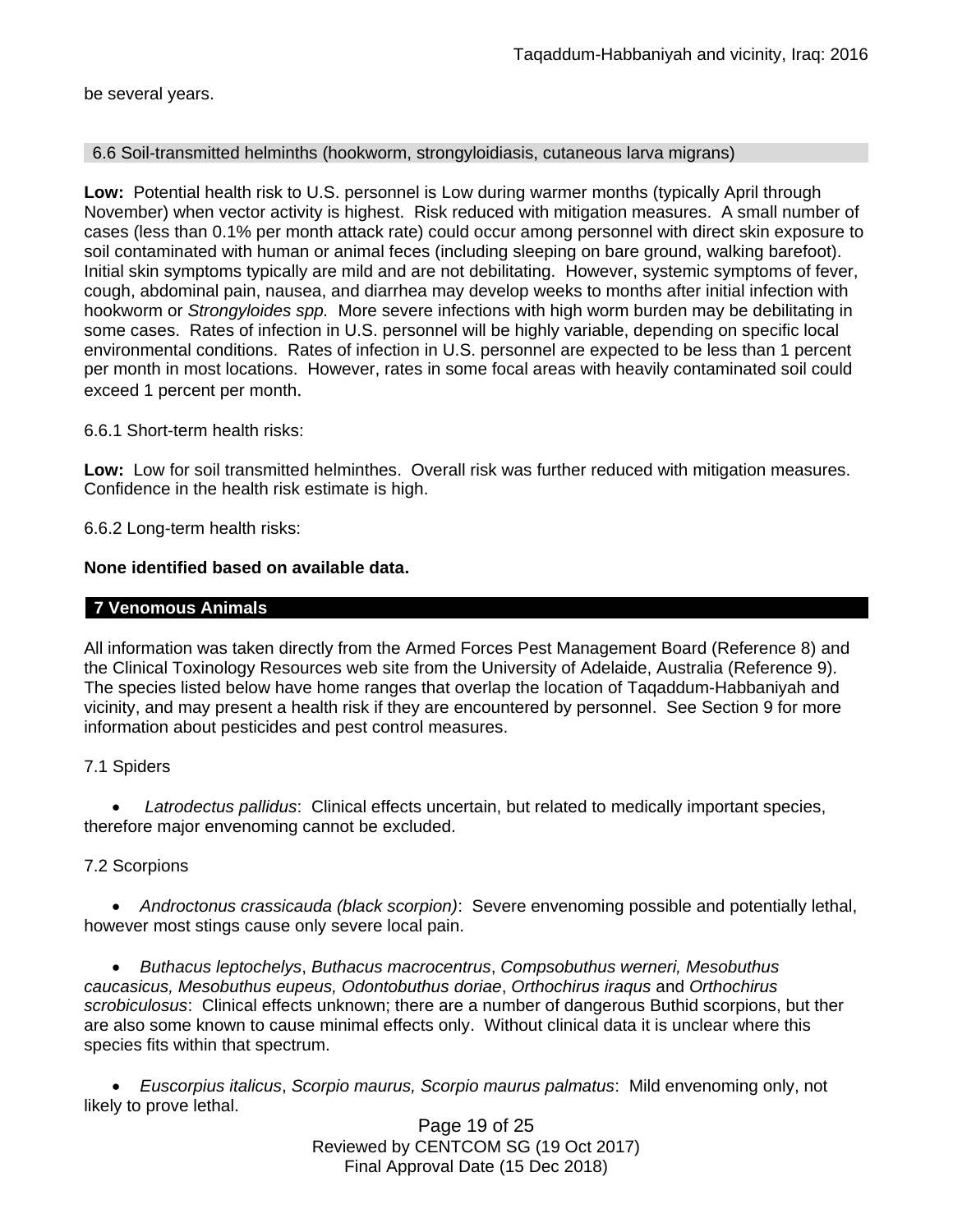*Hemiscorpius lepturus*: Severe envenoming possible, potentially lethal.

 *Hottentotta saulcyi*, *Hottentotta scaber*, and *Hottentotta schach*: Moderate envenoming possible but unlikely to prove lethal.

7.3 Snakes

*Cerastes gasperettii*: Potentially lethal envenoming, though unlikely.

 *Malpolon moilensis*, M*alpolon monspessulanus*, *Pseudocyclophis persicus, and Pseudocyclophis persicus fieldi*: Clinical effects varies, but unlikely to cause significant envenoming.

 *Macrovipera lebetina* subspecies e*uphratica* and subspecies *obtusa, Vipera albicornuta* and *Walterinnesia aegyptia*: Severe envenoming possible, potentially lethal.

*7.4* Short-term health risk:

**Low:** If encountered, effects of venom vary with species from mild localized swelling (e.g., *S. maurus*) to potentially lethal effects (e.g., *V. albicornuta*). See effects of venom above. Mitigation strategies included avoiding contact, proper wear of uniform (especially footwear), and timely medical treatment. Confidence in the health risk estimate is low (Reference 4, Table 3-6).

7.5 Long-term health risk:

### **None identified.**

# **8 Heat/Cold Stress**

### 8.1 Heat

Summer (June - September) monthly mean daily maximum temperatures range from 95 degrees Fahrenheit (°F) to 104 °F with an average temperature of 100 °F based on historical climatological data from the U.S. Air Force Combat Climatology Center, 14<sup>th</sup> Weather Squadron. The health risk of heat stress/injury based on temperatures alone is Low (< 78 °F) from November – March, Moderate (78- 81.9°F) in April, high in October and extremely high (≥ 88°F) from May – September.. However, work intensity and clothing/equipment worn pose greater health risk of heat stress/injury than environmental factors alone (Reference 10). Managing risk of hot weather operations included monitoring work/rest periods, proper hydration, and taking individual risk factors (e.g., acclimation, weight, and physical conditioning) into consideration. Risk of heat stress/injury was reduced with preventive measures

### 8.1.1 Short-term health risk:

**Low to High, mitigated to Low:** The risk of heat injury was reduced to low through preventive measures such as work/rest cycles, proper hydration and nutrition, and monitoring Wet Bulb Globe Temperature (WBGT). Risk of heat injury in unacclimatized or susceptible populations (older, previous history of heat injury, poor physical condition, underlying medical/health conditions) and those under operational constraints (equipment, PPE, vehicles) is High from May – October, Moderate in April and Low from November – March. Confidence in the health risk estimate is low (Reference 4, Table 3-6).

8.1.2 Long-term health risk:

Page 20 of 25 Reviewed by CENTCOM SG (19 Oct 2017) Final Approval Date (15 Dec 2018)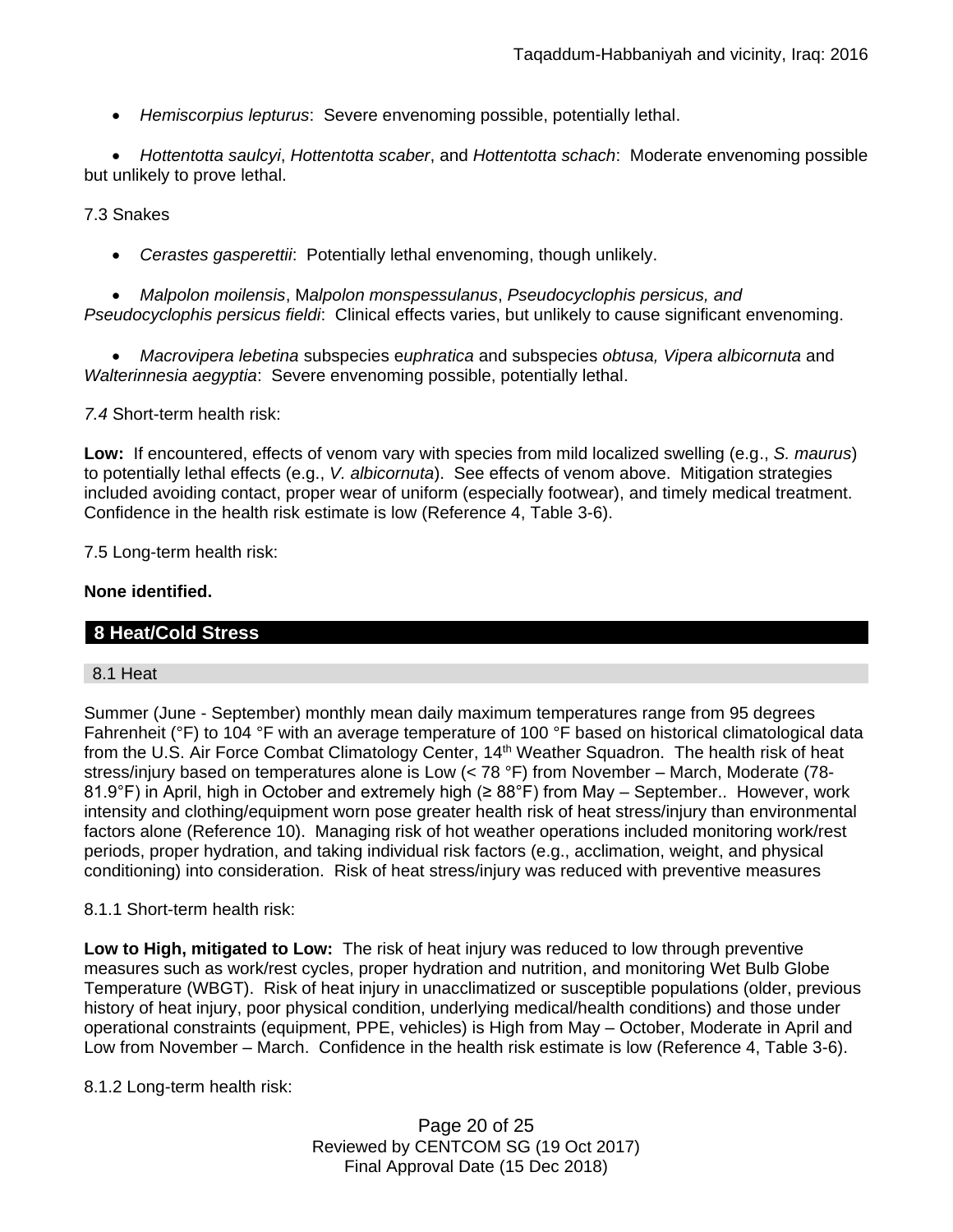**Low:** The long-term risk is Low. However, the risk may be greater for certain susceptible persons– those older (i.e., greater than 45 years), in lesser physical shape, or with underlying medical/health conditions. Long-term health implications from heat injuries are rare but may occur, especially from more serious injuries such as heat stroke. It is possible that high heat in conjunction with various chemical exposures may increase long-term health risks, though specific scientific evidence is not conclusive. Confidence in these risk estimates is medium (Reference 4, Table 3-6).

## 8.2 Cold

## 8.2.1 Short-term health risks:

Winter (December - March) monthly mean daily minimum temperatures range from 55 °F to 67 °F with an average temperature of 60 °F based on historical climatological data. Because even on warm days a significant drop in temperature after sunset by as much as 40 °F can occur, there is a risk of cold stress/injury from December – February. The risk assessment for Non-Freezing Cold Injuries (NFCI), such as chilblain, trench foot, and hypothermia, is Low based on historical temperature and precipitation data. Frostbite is unlikely to occur because temperatures rarely drop below freezing. However, personnel may encounter significantly lower temperatures during field operations at higher altitudes. As with heat stress/injuries, cold stress/injuries are largely dependent on operational and individual factors instead of environmental factors alone (Reference 10).

**Low:** The health risk of cold injury is Low. Confidence in the health risk estimate is medium.

8.1.2 Long-term health risk:

**Low:** The health risk of cold injury is Low. Confidence in the health risk estimate is high.

## **9 Noise**

### 9.1 Continuous

Tactical generators (10, 15 and 150 kilowatt) were located throughout Taqaddum. All personnel were expected to come into contact with the generator noise. Warning signs were posted and hearing protection worn in the immediate generator area.

9.1.1 Short and long-term health risks:

### **Not evaluated**

### 9.2 Impulse

No specific hazard sources were documented in the DOEHRS or MESL from 01 January through 31 December 2016 (References 1 and 6).

9.2.1 Short-term and Long-term health risks:

### **Not evaluated**.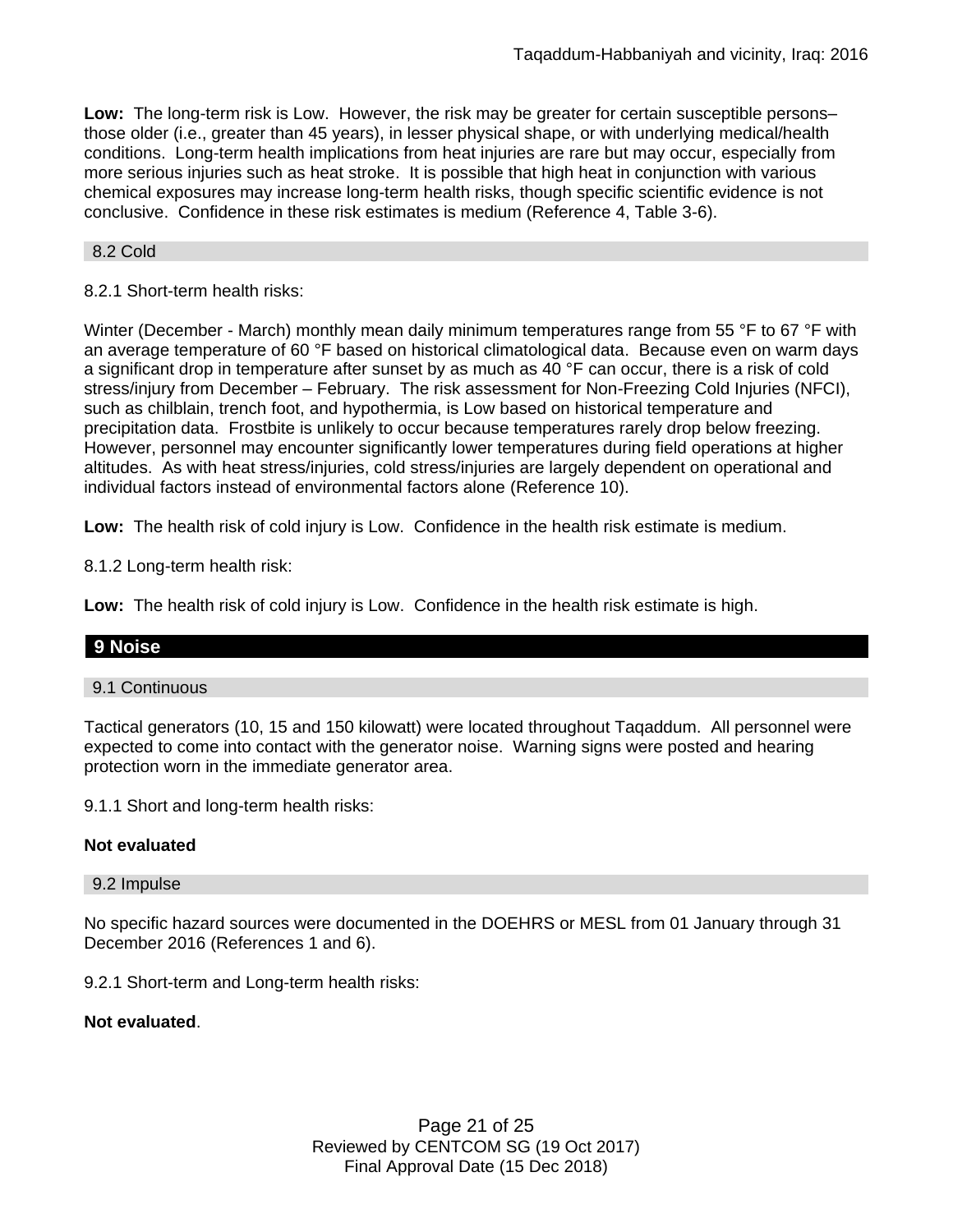## **10 Unique Incidents/Concerns**

### 10.1 Potential environmental contamination sources

DoD personnel are exposed to various chemical, physical, ergonomic, and biological hazards in the course of performing their mission. These types of hazards depend on the mission of the unit and the operations and tasks which the personnel are required to perform to complete their mission. The health risk associated with these hazards depends on a number of elements including what materials are used, how long the exposure last, what is done to the material, the environment where the task or operation is performed, and what controls are used. The hazards can include exposures to heavy metal particulates (e.g. lead, cadmium, manganese, chromium, and iron oxide), solvents, fuels, oils, and gases (e.g., carbon monoxide, carbon dioxide, oxides of nitrogen, and oxides of sulfur). Most of these exposures occur when performing maintenance task such as painting, grinding, welding, engine repair, or movement through contaminated areas. Exposures to these occupational hazards can occur through inhalation (air), skin contact, or ingestion; however exposures through air are generally associated with the highest health risk.

### 10.2 Waste Sites/Waste Disposal

A residential solid waste incinerator was in use. Regulated Medical Waste was stored in a cooled storage container at the incinerator yard. The medical waste was contracted for disposal while waiting for a regulated medical waste incinerator to arrive.

There are no known past solid waste releases or spills.

### 10.3 Fuel/petroleum products/industrial chemical spills

There was a distribution point for JP8 with two 50,000 gal bladders, one 20,000 gallon bladder, four 25,000 gallon trucks, four 900 gallon SIXCON tanks and many drums at Taqaddum.

There are no known past releases; however, a potential for future spills exists during refueling operations of generators as not all of the generators have secondary containment.

### 10.4 Pesticides/Pest Control:

The health risk of exposure to pesticide residues is considered within the framework of typical residential exposure scenarios, based on the types of equipment, techniques, and pesticide products that have been employed, such as enclosed bait stations for rodenticides, various handheld equipment for spot treatments of insecticides and herbicides, and a number of ready-to-use (RTU) methods such as aerosol cans and baits. The control of rodents required the majority of pest management inputs, with the acutely toxic rodenticides staged as solid formulation lethal baits placed in tamper-resistant bait stations indoors and outdoors throughout cantonment areas. Nuisance insects, including biting and stinging insects such as bees, wasps, and ants, also required significant pest management inputs. Use of pesticides targeting against these pests generally involved selection of compounds with low mammalian toxicity and short-term residual using pinpoint rather than broadcast application techniques.

No specific hazard sources were documented in DOEHRS or MESL data portal from 01 January 2016 through 31 December 2016. While contracted pest control was utilized on Taqaddum-Habbaniyah and vicinity, no documentation (specifically DD1532) was available as to what and how much was applied.

> Page 22 of 25 Reviewed by CENTCOM SG (19 Oct 2017) Final Approval Date (15 Dec 2018)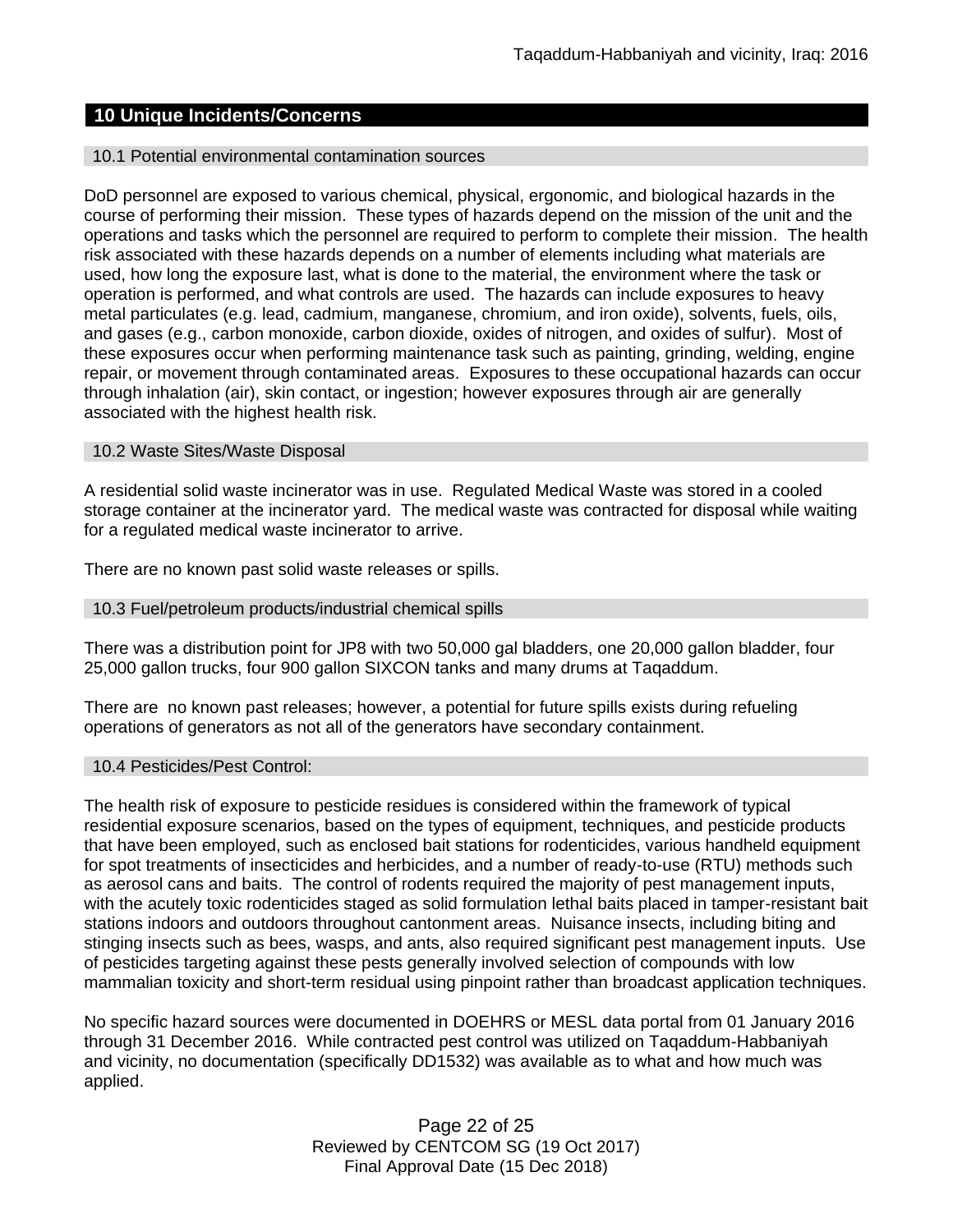#### 10.5 Asbestos

No specific hazard sources were documented in the DOEHRS or MESL from 01 January through 31 December 2016 (References 1 and 6).

#### 10.6 Lead Based Paint

No specific hazard sources were documented in the DOEHRS or MESL from 01 January through 31 December 2016 (References 1 and 6).

#### 10.7 Burn Pit

There are three burn pits located to the northwest of Taqaddum on the Iraqi base where they burn everything nightly. There is one burn pit located to the southeast in which the contractors burn the U.S. solid waste. No samples near/adajacent to any operating burn pits were provided for analysis. While not specific to Taqaddum-Habbaniyah and vicinity, the consolidated epidemiological and environmental sampling and studies on burn pits that have been conducted as of the date of this publication have been unable to determine whether an association does or does not exist between exposures to emissions from the burn pits and long-term health effects (Reference 11). The Institute of Medicine committee's (Reference 11) review of the literature and the data suggests that service in Iraq or Afghanistan (i.e., a broader consideration of air pollution than exposure only to burn pit emissions) may be associated with long-term health effects, particularly in susceptible (e.g., those who have asthma) or highly exposed subpopulations, such as those who worked at the burn pit. Such health effects would be due mainly to high ambient concentrations of PM from both natural and anthropogenic sources, including military sources. If that broader exposure to air pollution turns out to be relevant, potentially related health effects of concern are respiratory and cardiovascular effects and cancer. Susceptibility to the PM health effects could be exacerbated by other exposures, such as stress, smoking, local climatic conditions, and co-exposures to other chemicals that affect the same biologic or chemical processes. Individually, the chemicals measured at burn pit sites in the study were generally below concentrations of health concern for general populations in the United States. However, the possibility of exposure to mixtures of the chemicals raises the potential for health outcomes associated with cumulative exposure to combinations of the constituents of burn pit emissions and emissions from other sources.

### 10.8 Mold

There was mold throughout some of the buildings that are being remodeled, particularly the future ALOC/JOC. Recommendations were made to halt construction, clean up the mold with the proper PPE and a bleach/water mixture and then resume construction.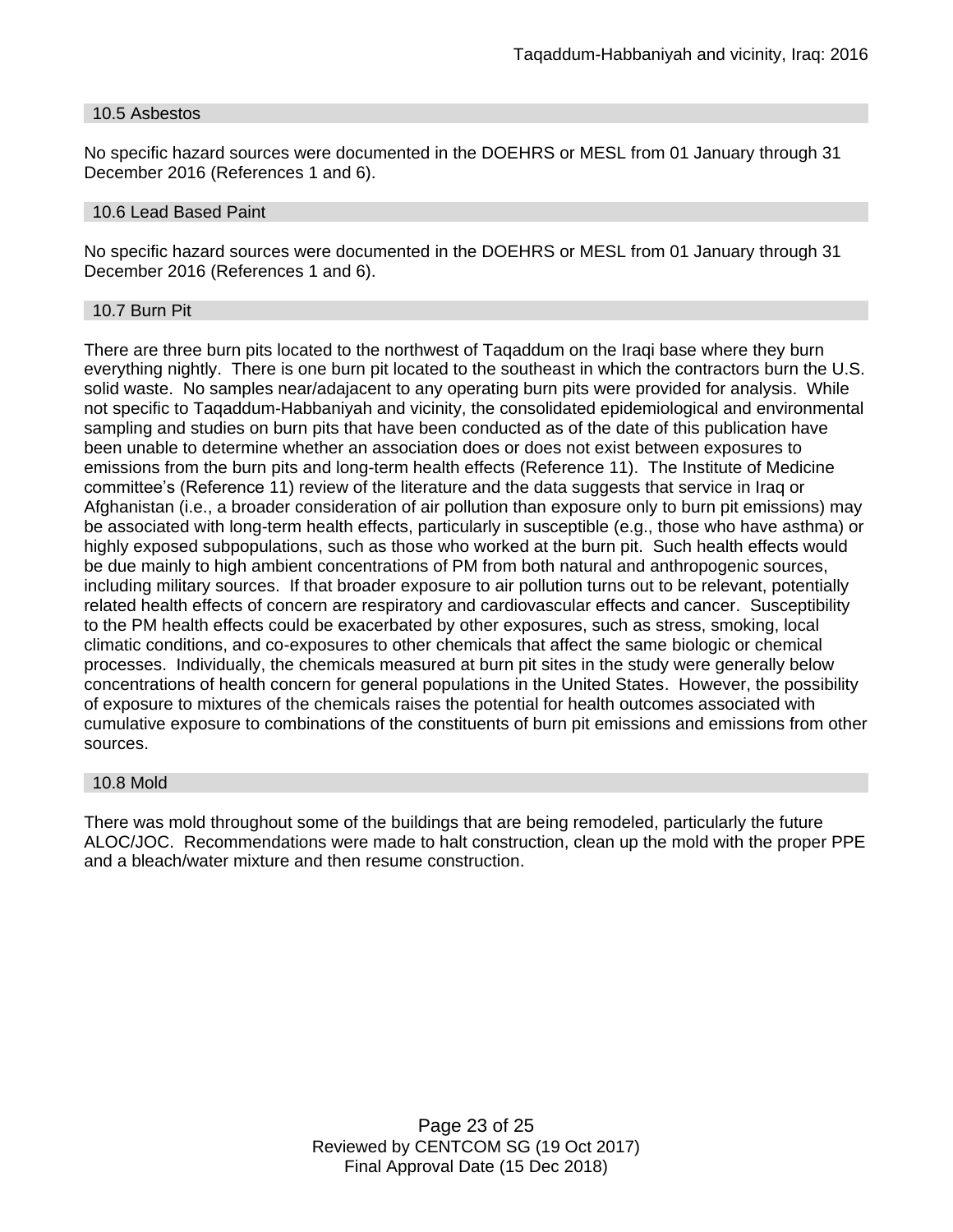# **11 References**

- 1. Defense Occupational and Environmental Health Readiness System (referred to as the DOEHRS-EH database) at https://doehrs-ih.csd.disa.mil/Doehrs/. Department of Defense (DoD) Instruction 6490.03, *Deployment Health*, 2006.
- 2. DoDI 6055.05, Occupational and Environmental Health, 2008.
- 3. Joint Staff Memorandum (MCM) 0017-12, Procedures for Deployment Health Surveillance, 2012.
- 4. USAPHC TG230, June 2013 Revision.
- 5. Singh, A. and Singh, A.K., 2013. ProUCL Version 5.0. 00 Technical Guide-Statistical Software for Environmental Applications for Data Sets with and without Nondetect Observations. *EPA: Washington, WA, USA*.
- 6. DoD MESL Data Portal: https://mesl.apgea.army.mil/mesl/.Some of the data and reports used may be classified or otherwise have some restricted distribution.
- 7. Modification 12 to United States Central Command Individual Protection and Individual Unit Deployment Policy, 2 December 2013.
- 8. Armed Forces Pest Management Board: [http://www.afpmb.org/content/venomous-animals-country](http://www.afpmb.org/content/venomous-animals-country-i#Iraq)[i#Iraq.](http://www.afpmb.org/content/venomous-animals-country-i#Iraq) U.S. Army Garrison - Forest Glen, Silver Spring, MD.
- 9. Clinical Toxinology Resources: [http://www.toxinology.com/.](http://www.toxinology.com/) University of Adelaide, Australia.
- 10. Goldman RF. 2001. Introduction to heat-related problems in military operations. *In*: Textbook of military medicine: medical aspects of harsh environments Vol. 1, Pandolf KB, and Burr RE (Eds.), Office of the Surgeon General, Department of the Army, Washington DC.
- 11. IOM (Institute of Medicine). 2011*.* Long-term health consequences of exposure to burn pits in Iraq and Afghanistan*.* Washington, DC: The National Academies Press.